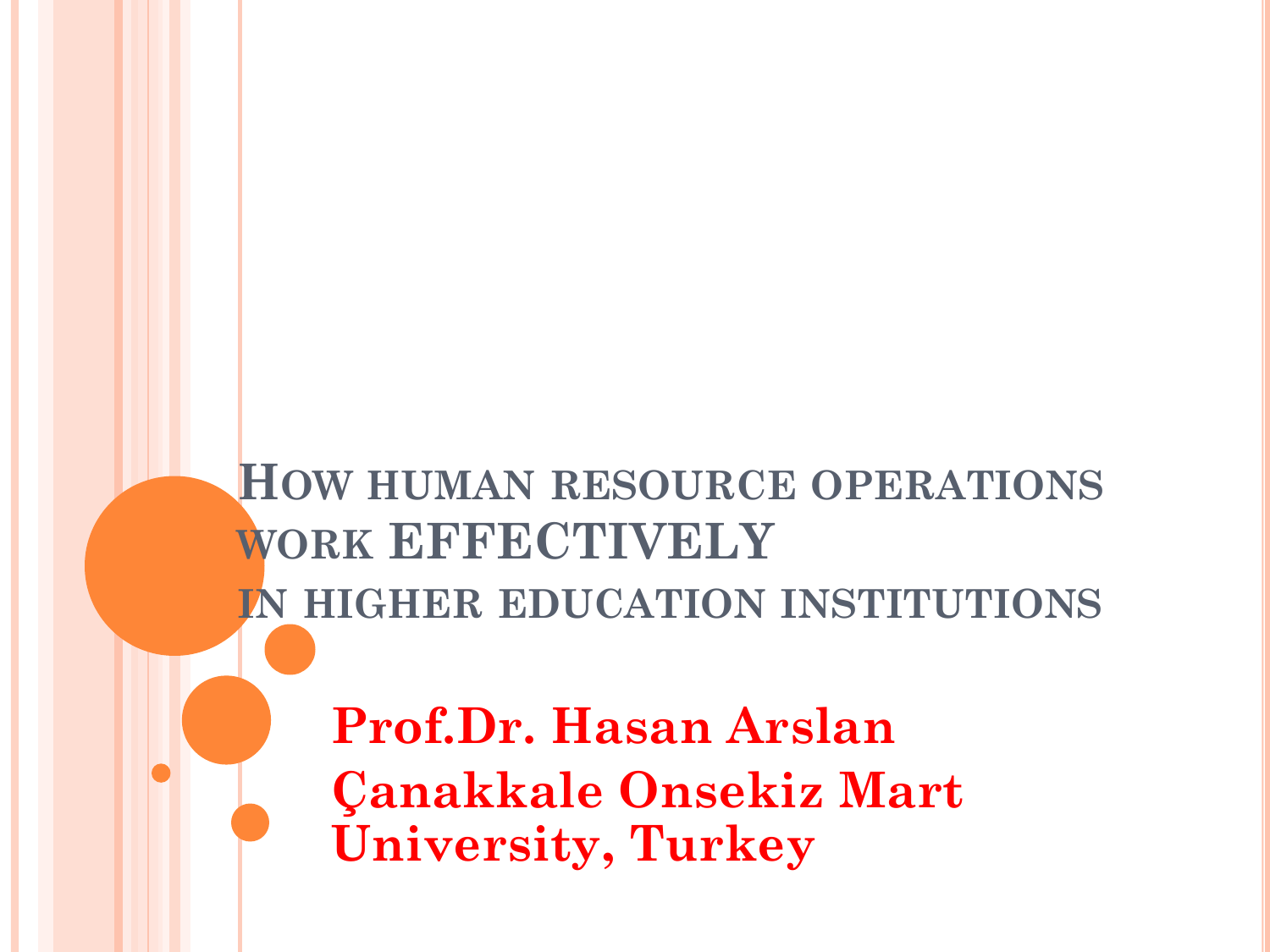### PURPOSE OF THE STUDY

 The purpose of this study is to examine the perceptions of faculty members about human resources operations in their higher education institutions whether human resources operations were adopting value-added service delivery strategies or not.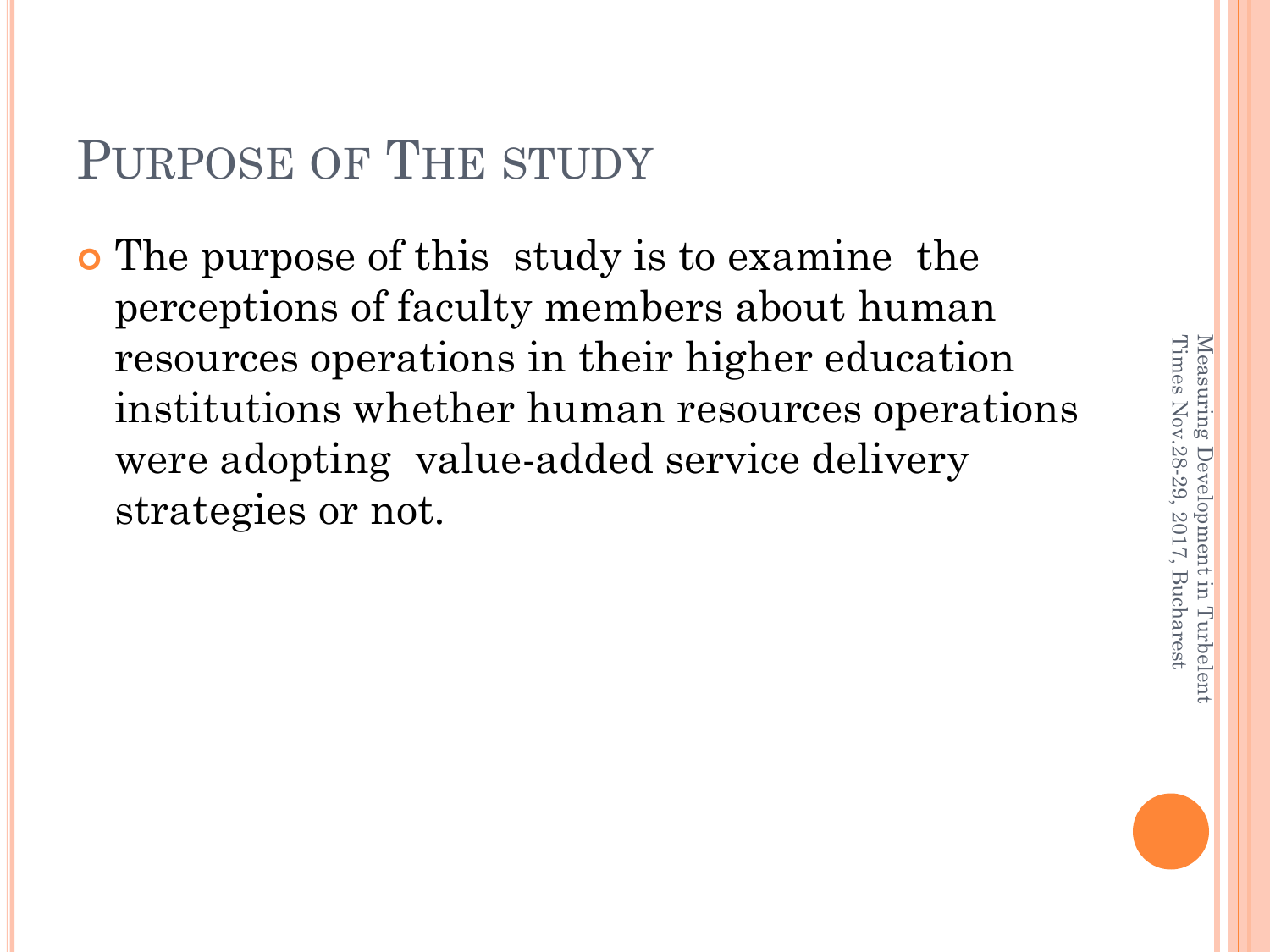An assessment instrument from the HR Value Proposition Model was applied to faculty members. The assessment tool from the HR Value Proposition Model was adapted to the higher education environment.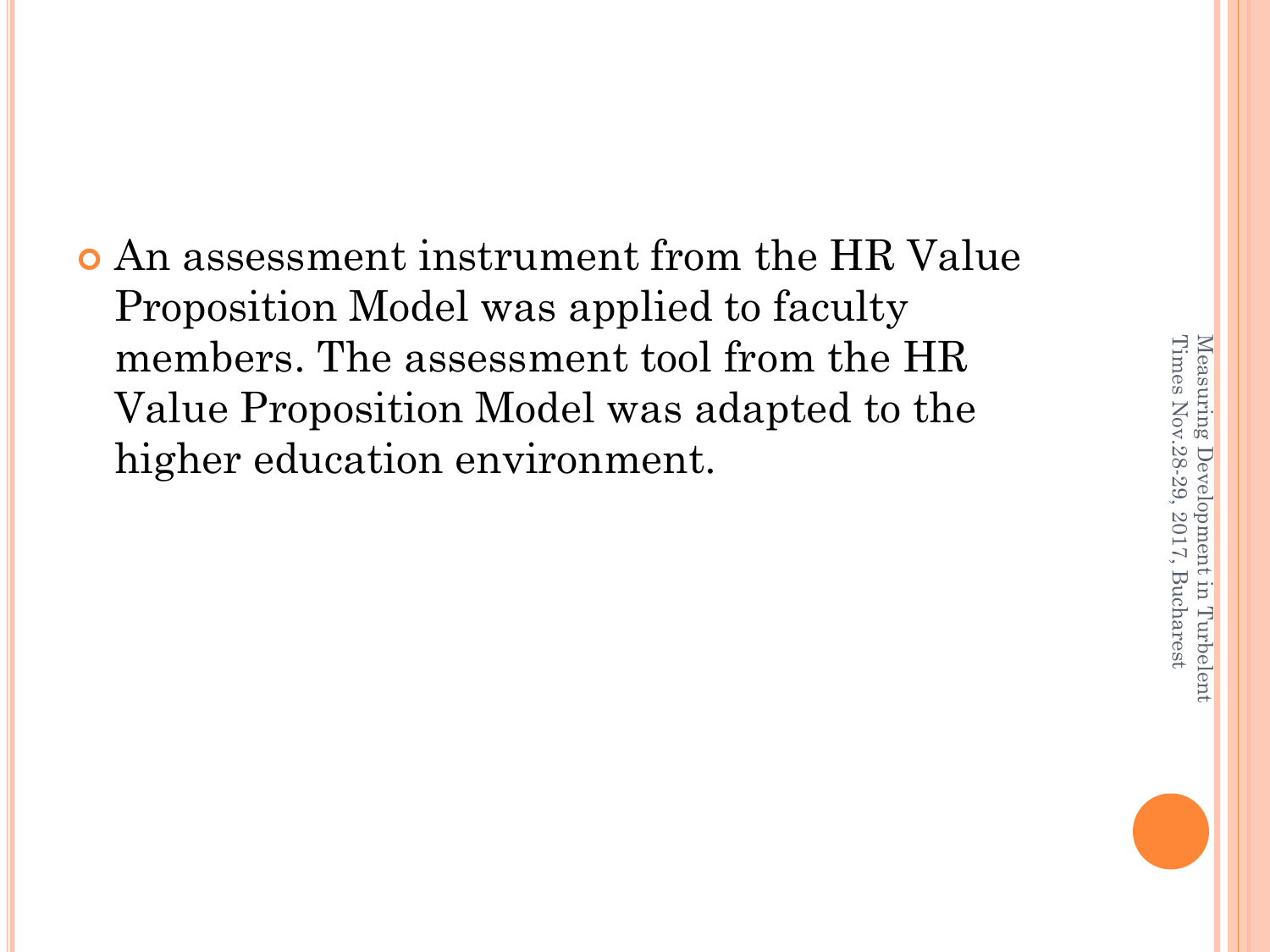The HR value-added model consists of 14 criteria in order to evaluate the perceptions of faculty members.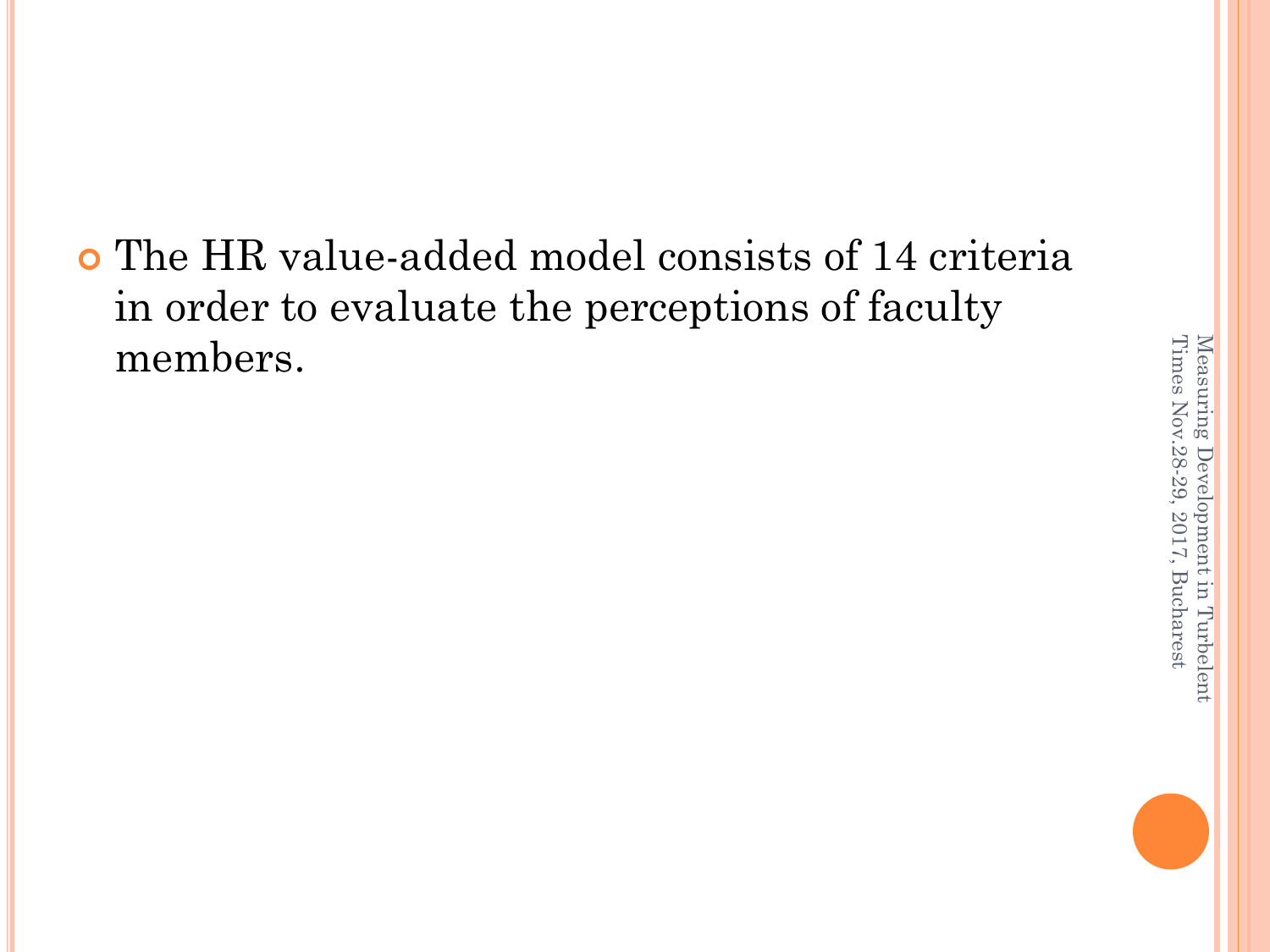#### L<sub>I</sub>TERATURE RIVI

 The slow evolution of HR have resulted in HR in higher education being thought of as "a staff function that is tangential to the institutions' primary mission" (Julius, 2000, p. 49).

**o** Brault and Beckwith (2003) argued that HR leaders must transform their operations if a leadership seat is desired, but cautioned that the adoption of a value-added HR paradigm requires redefining HR roles, developing new HR competencies, and implementing new approaches and outcomes accountability.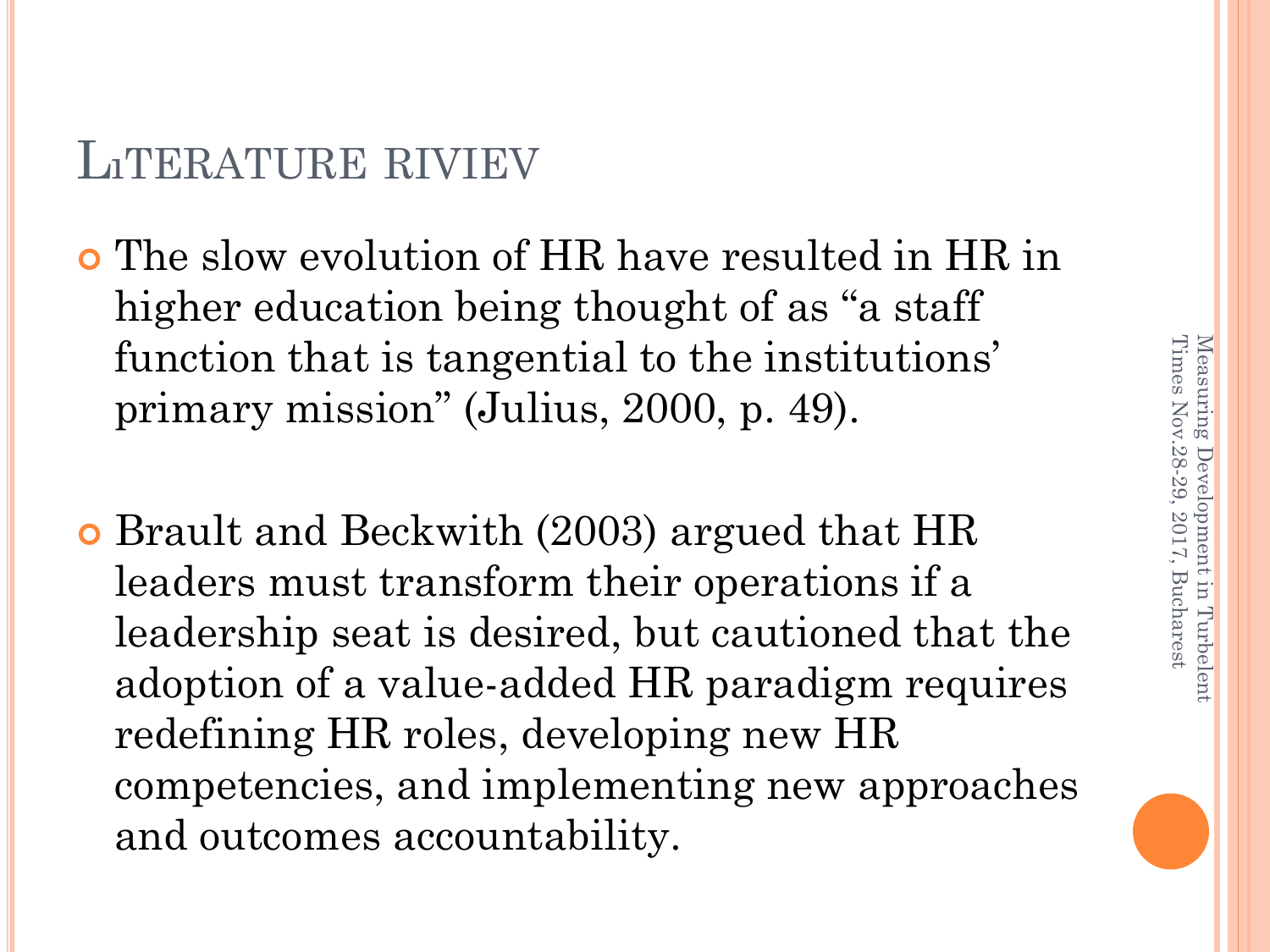The value proposition model (VPM) developed by Ulrich and Brockbank (2005) could provide a roadmap to redefining HR in higher education and could serve as "a blueprint for the future of HR" (p. 18). However, it is not known if the five elements of the VPM apply to higher education HR. In addition, it is not known to what extent HR operations have adopted the 14 value-added criteria of service delivery.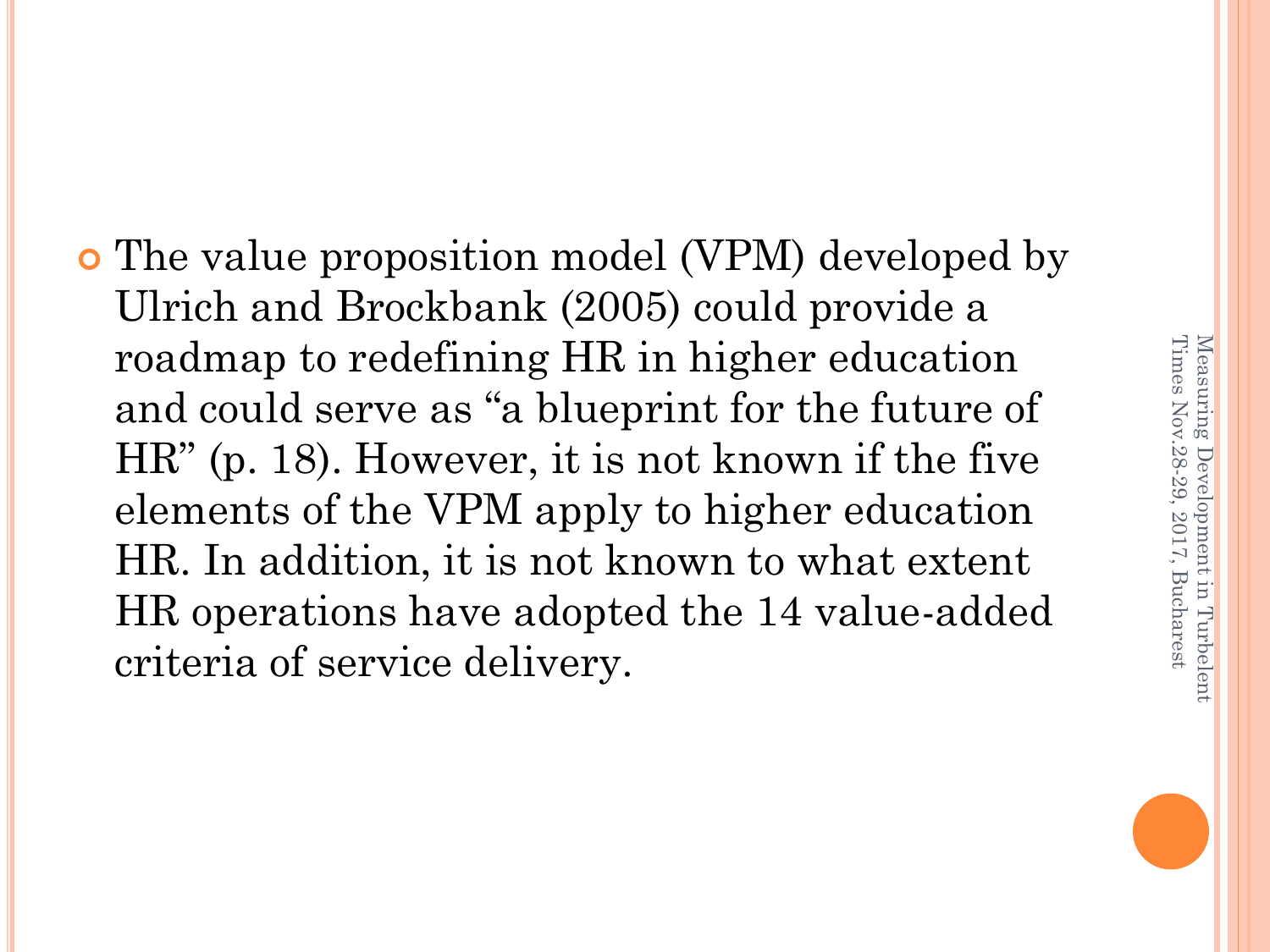Also, it is not known if there is a relationship between the overall level of value-added service delivery among HR operations in different types of higher education institutions. The results of this study indicated that college and university CEOs perceive that the value-added paradigm is being adopted by HR professionals in higher education and that this adoption is evident in different types.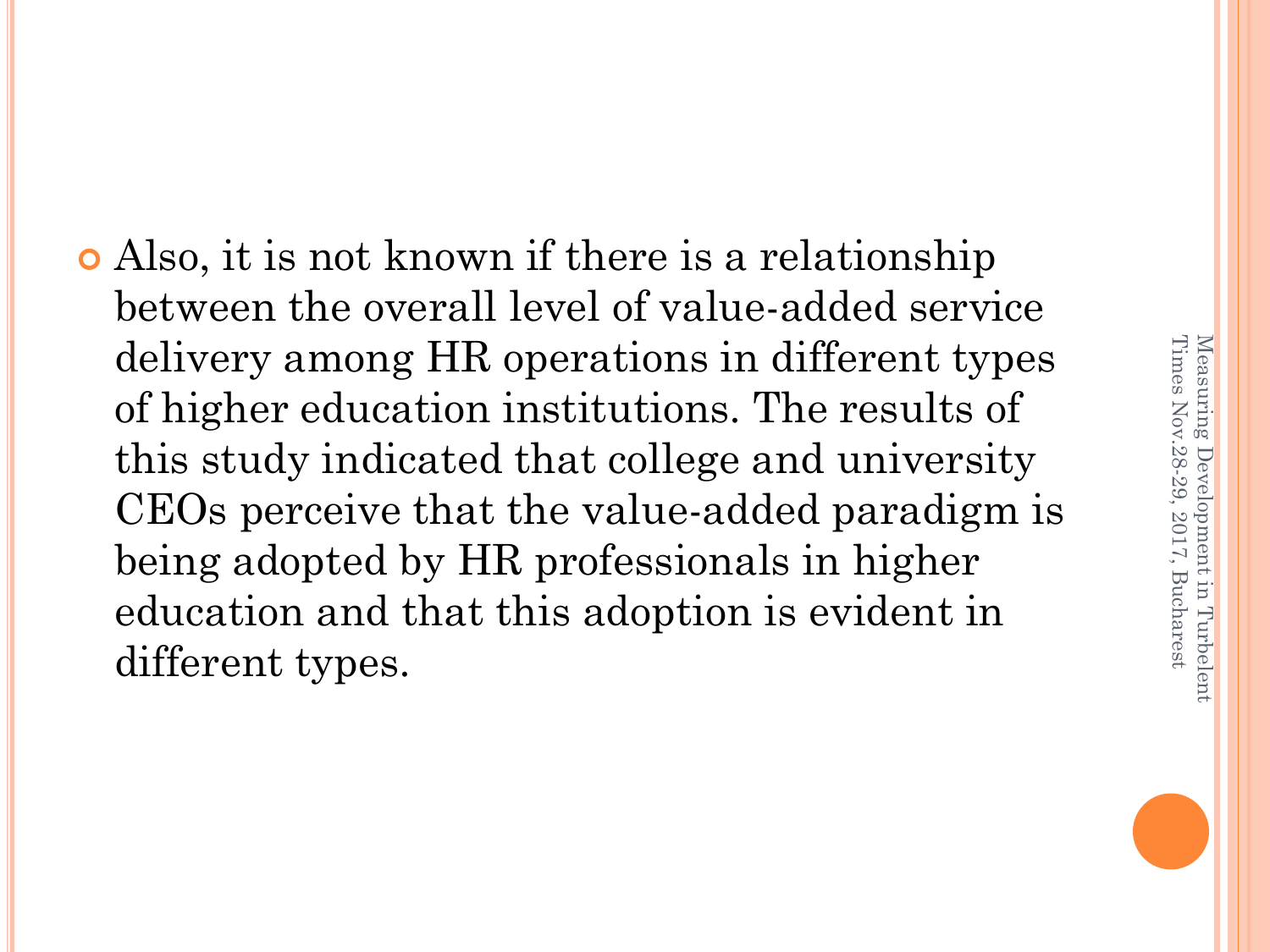- Lawler and Mohrman's studies includes eight areas:
- (a) HR roles and activities,
- (b) design of the HR function,
- (c) shared services units,
- (d) outsourcing,
- (e) *e-*HR,
- (f) talent management,
- (g) HR skills, and
- (h) HR effectiveness.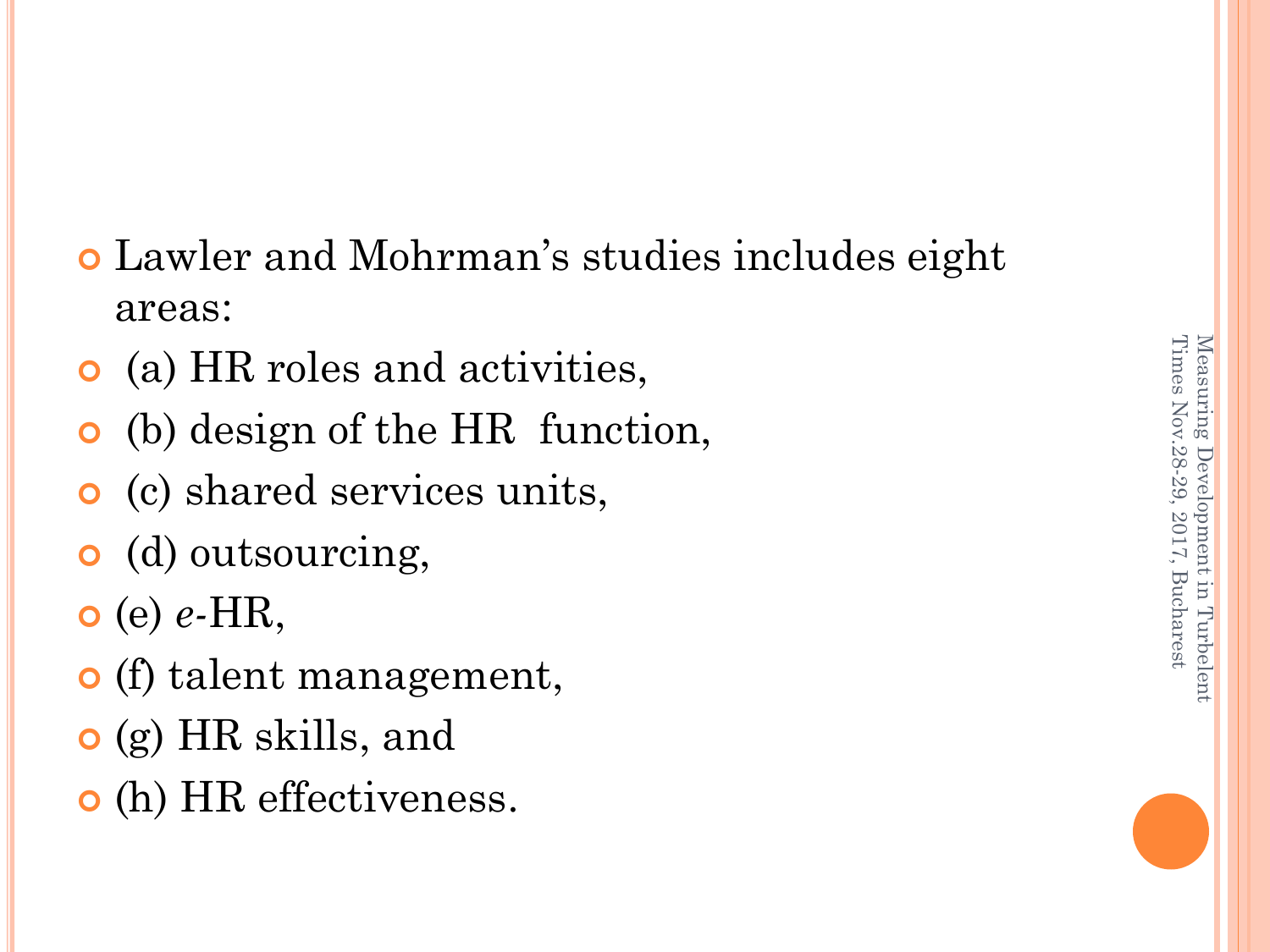The study utilized a value-added service delivery model developed by Ulrich and Brockbank (2005) as a framework to examine the perceptions of faculty members about the level of value-added HR service delivery adopted in their institutions (Weinacker,2008).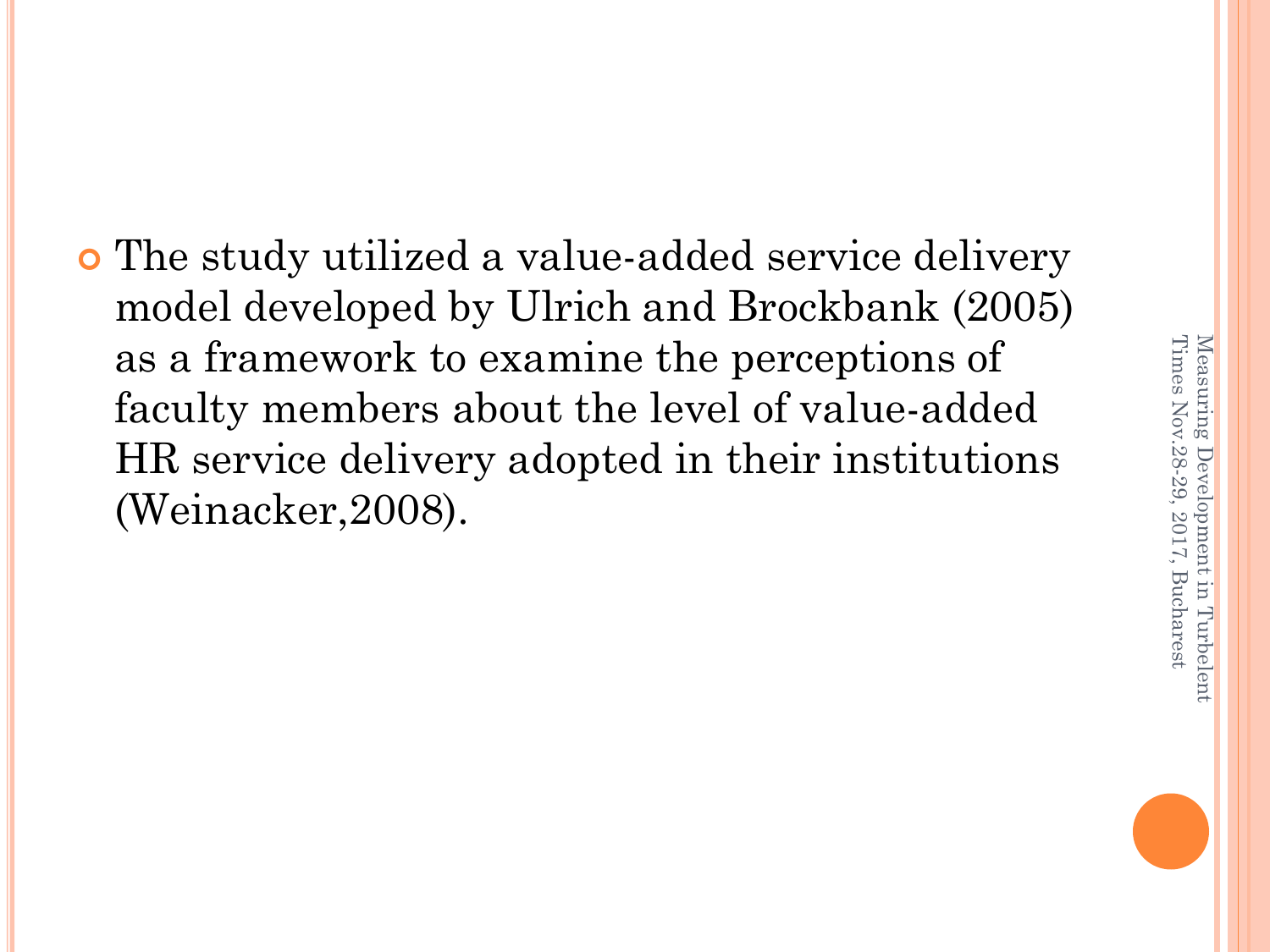# Times Nov.28-29, 2017, Bucharest Times Nov.28 Measuring Development in Turbelent Measuring Development in Turbelent -29, 2017, Bucharest

### **VALUE-ADDED HRM PARADIGM IN HIGHER EDUCATION**

 Zedeck and Cascio (1984) argued, "HRM issues are part of an open system" (p. 463). In an open systems model, organizations receive input from the environment and then transform these inputs into organizational outputs. When considering HR from an open systems perspective, HRM is viewed in the context of the broader organization as well as from the functional view of its parts (Wright & Snell, 1991).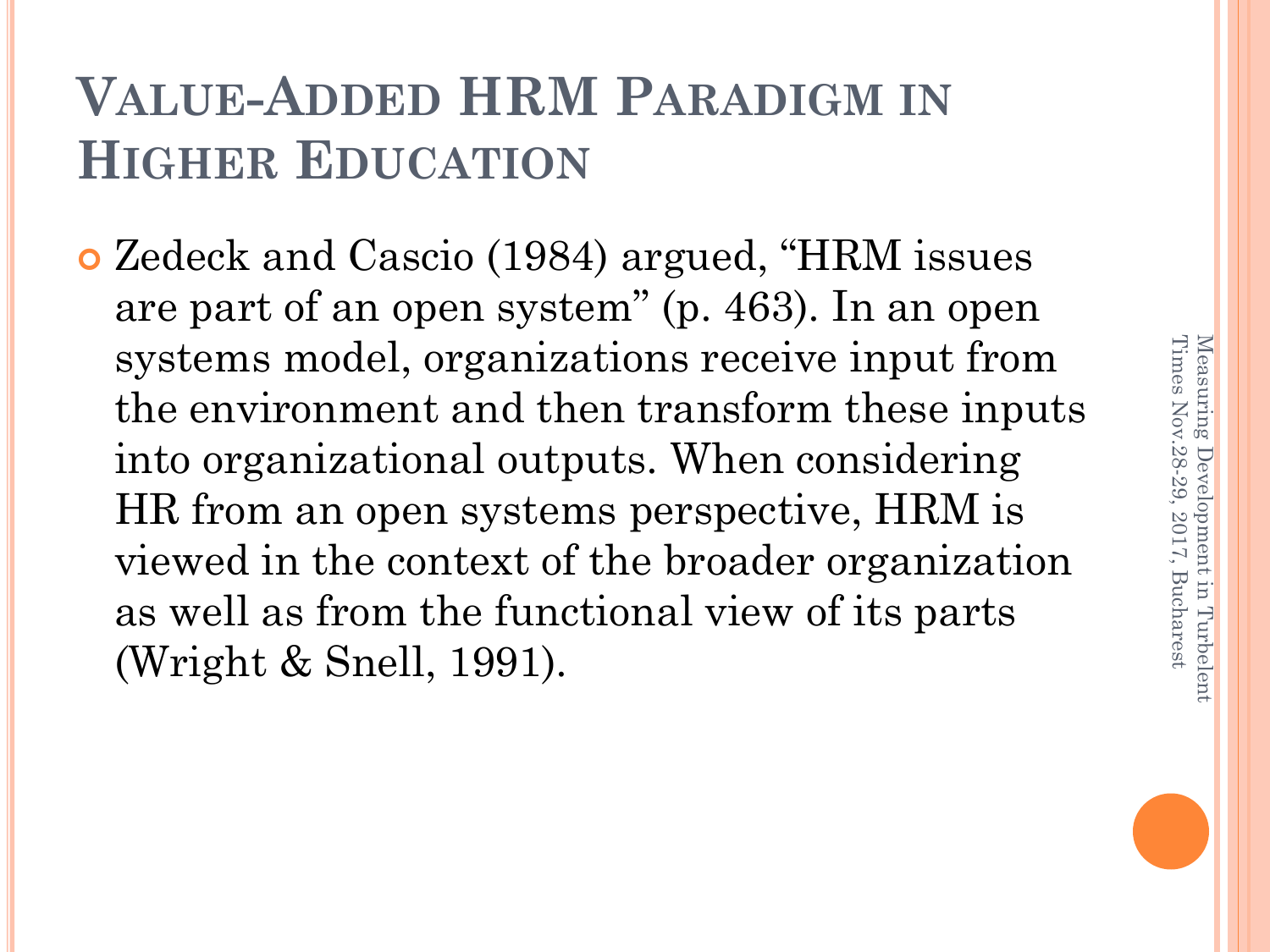Incorporating a systems approach, value-added paradigms of HR combine the focus of both the traditional and strategic paradigms. Rather than choosing one paradigm over the other, both paradigms are accommodated in the delivery of HR service.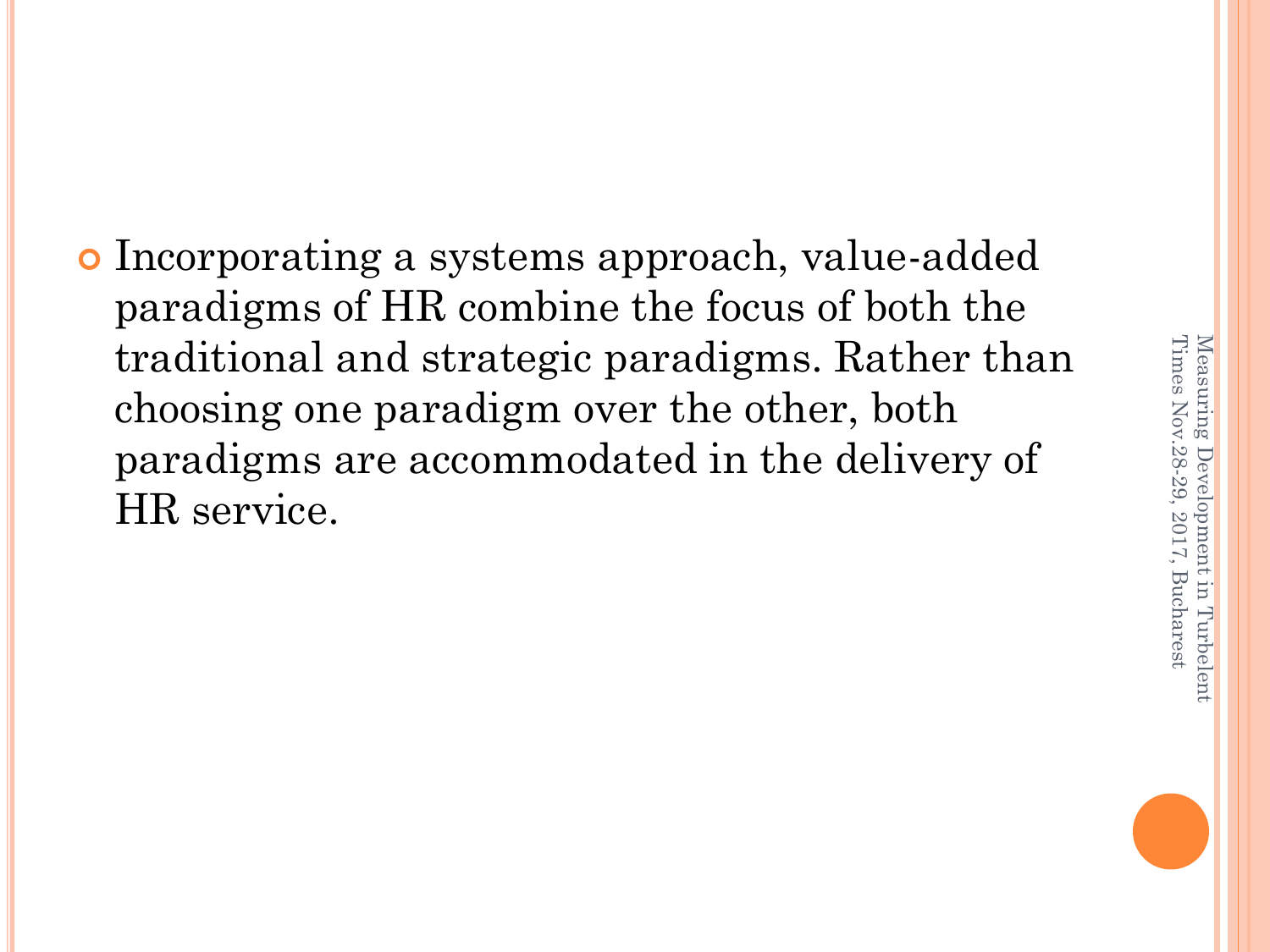Traditional roles tended to be more functionally and technically related to HR while value-added roles were more strategic and business based. Ulrich concluded that HR leaders were transitioning to a "both/and approach" rather than an "either/or approach" when considering traditional and value-added role characteristics (p. 23).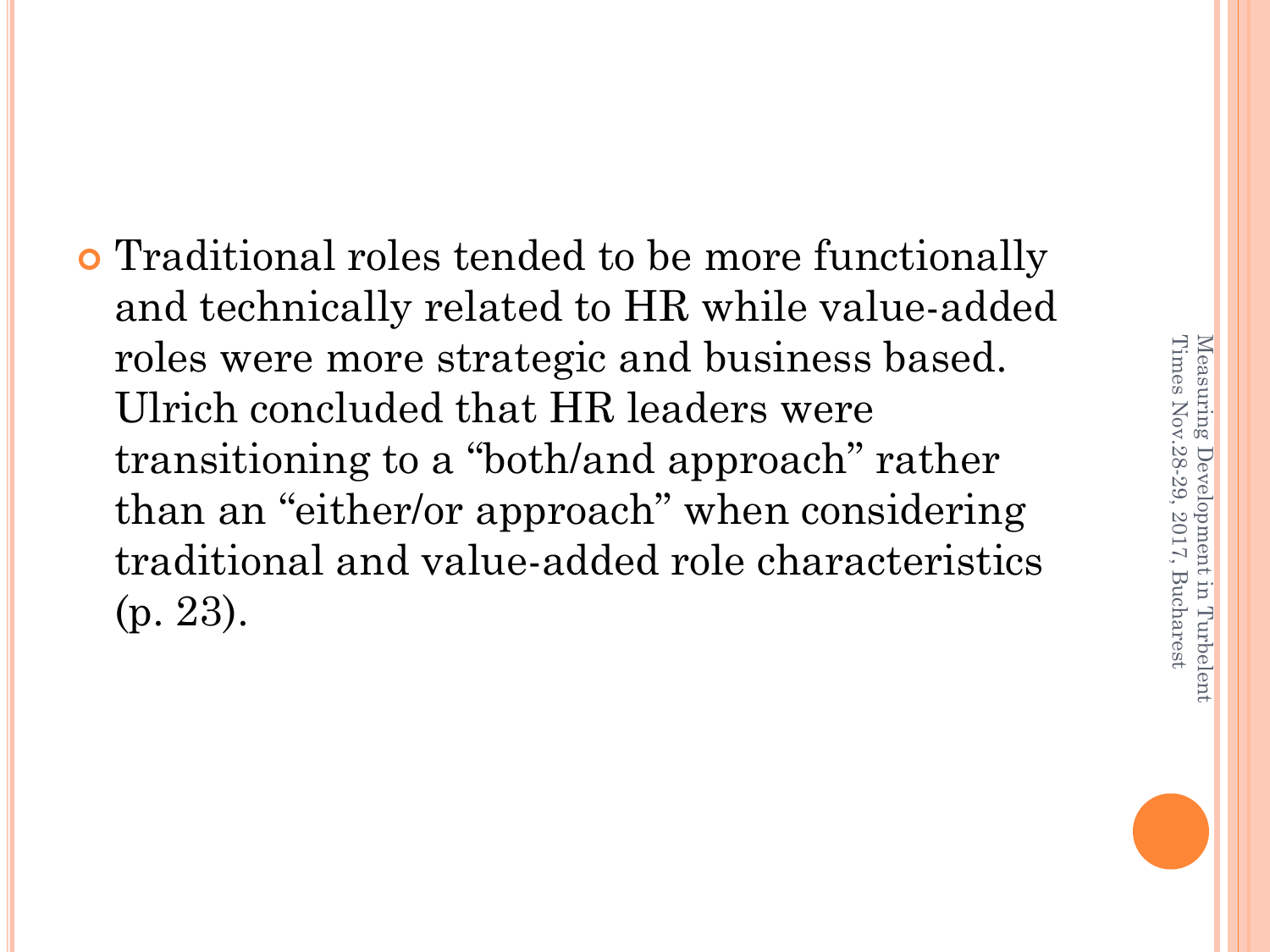- Ulrich (1997) further proposed that when these strategic and operational focuses were combined with HR activities involving people and processes, four new HR roles emerged. These roles included:
- (a) management of strategic HR;
- (b) management of firm infrastructure;
- (c) management of employee contributions; and (d) management of transformation and change.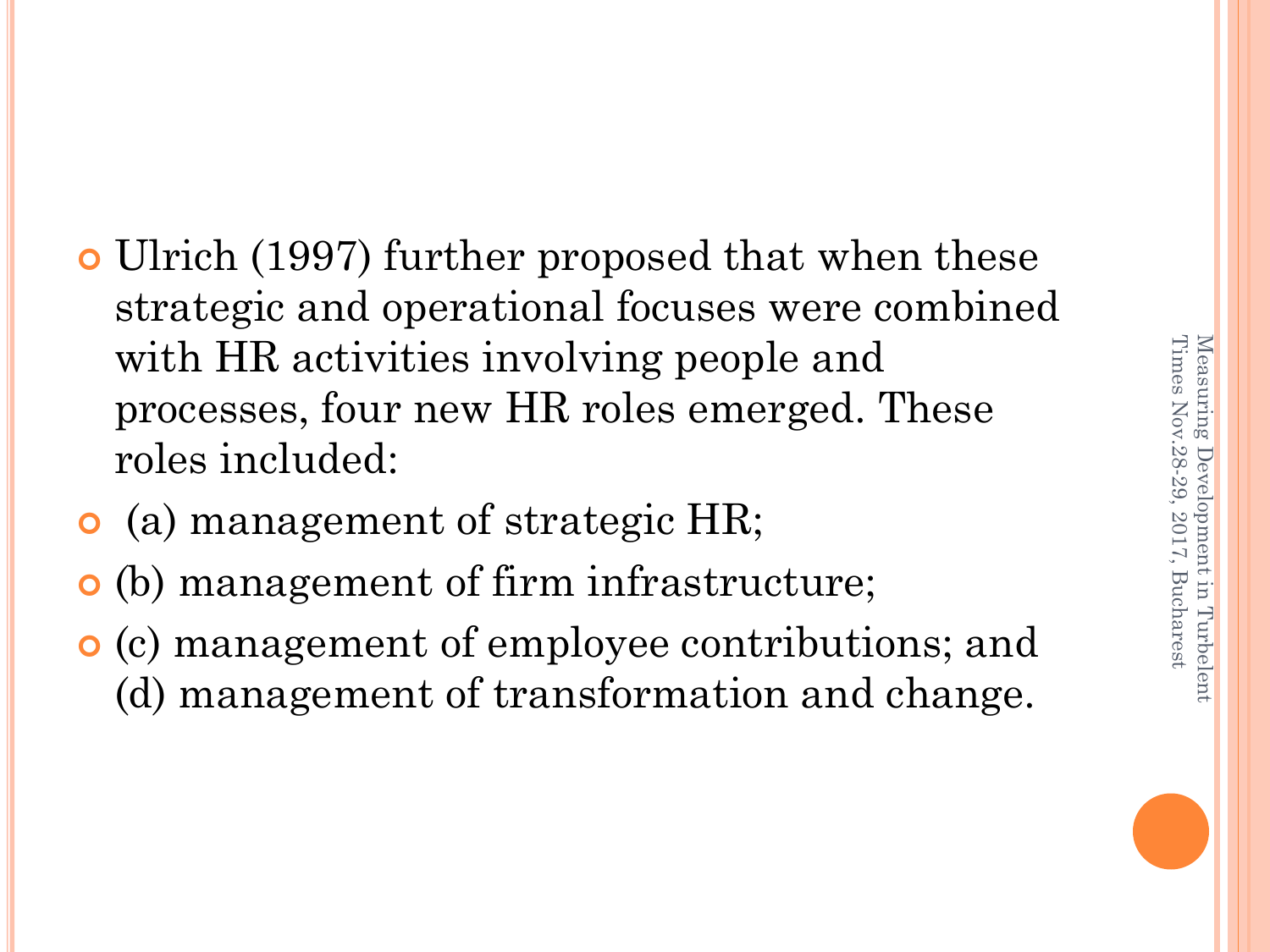Ulrich argued that HR professionals who adopt these new HR roles also must expand their professional competence beyond the knowledge of HR practices to include knowledge of business practices, and the management of change.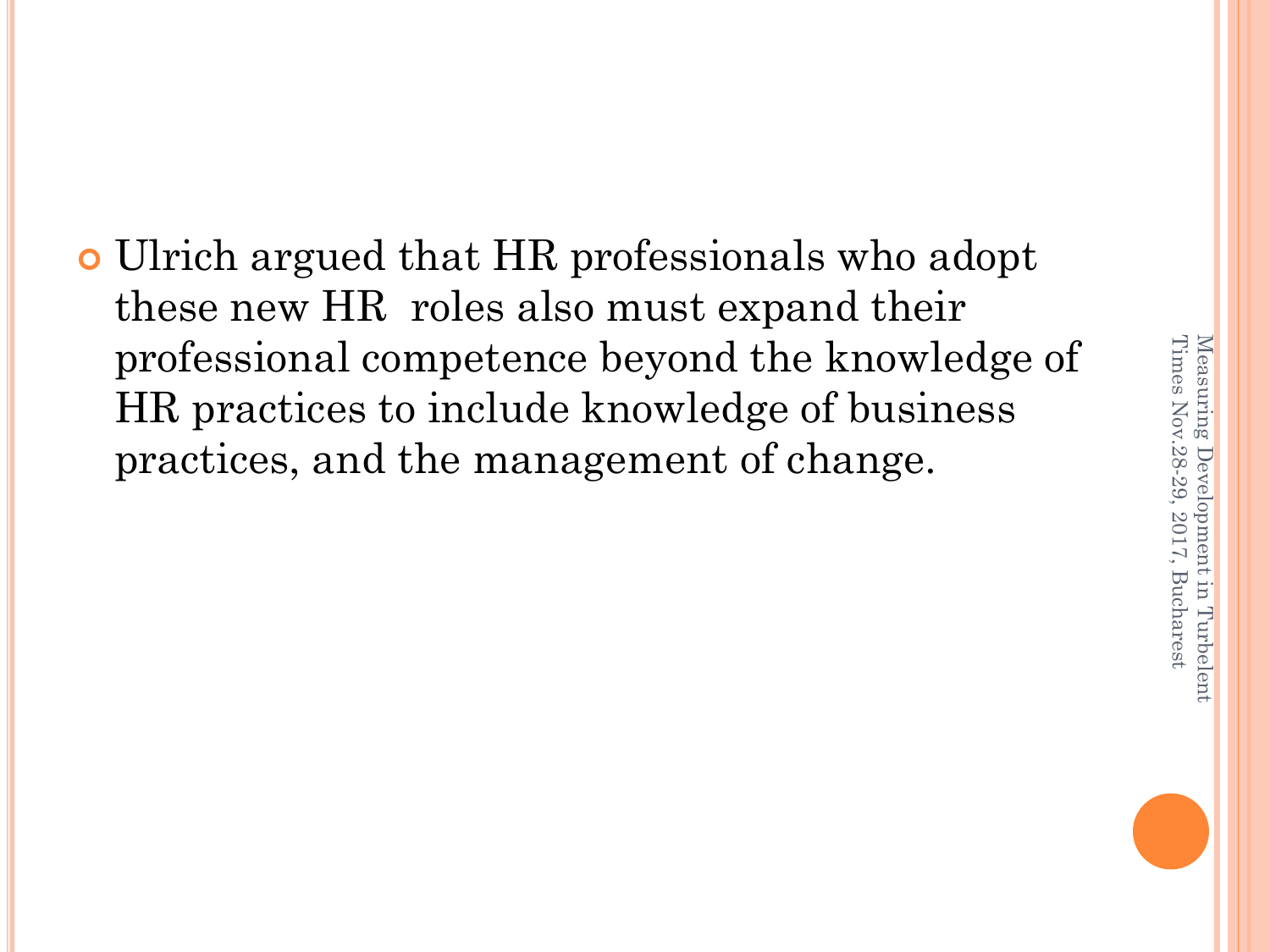- When describing the value-added roles model for higher education Brault and Beckwith also classified HR activities into four categories. These categories:
- (a) providing skilled staff,
- (b) enhancing organizational effectiveness,
- (c) motivating performance, and
- (d) designing and implementing effective processes.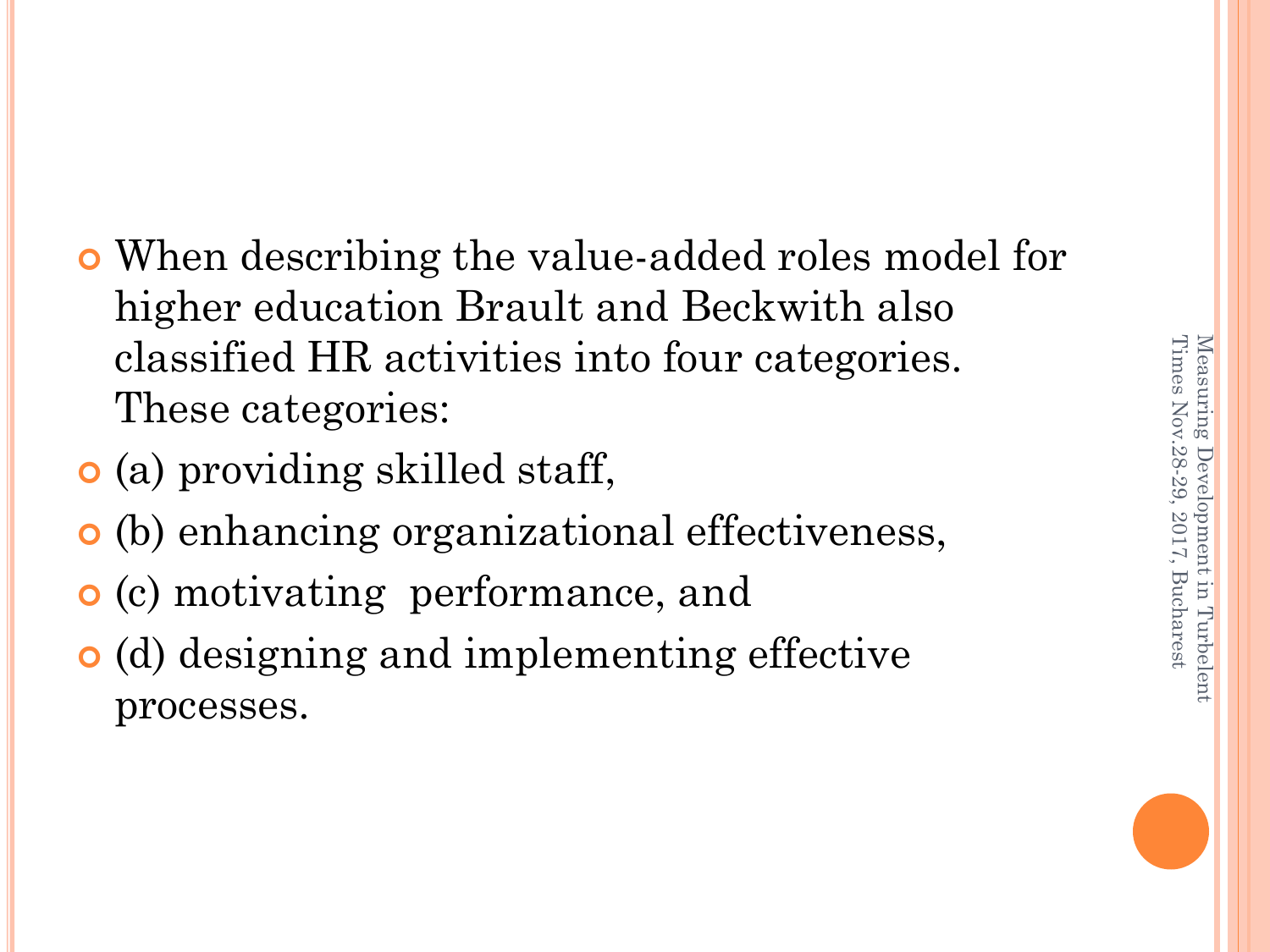#### **METHODOLOGY**

 The purpose of this study is to examine the perceptions of faculty members about human resources operations in their higher education institutions whether human resources operations were adopting value-added service delivery strategies or not. An assessment instrument from the HR Value Proposition Model was applied to faculty members.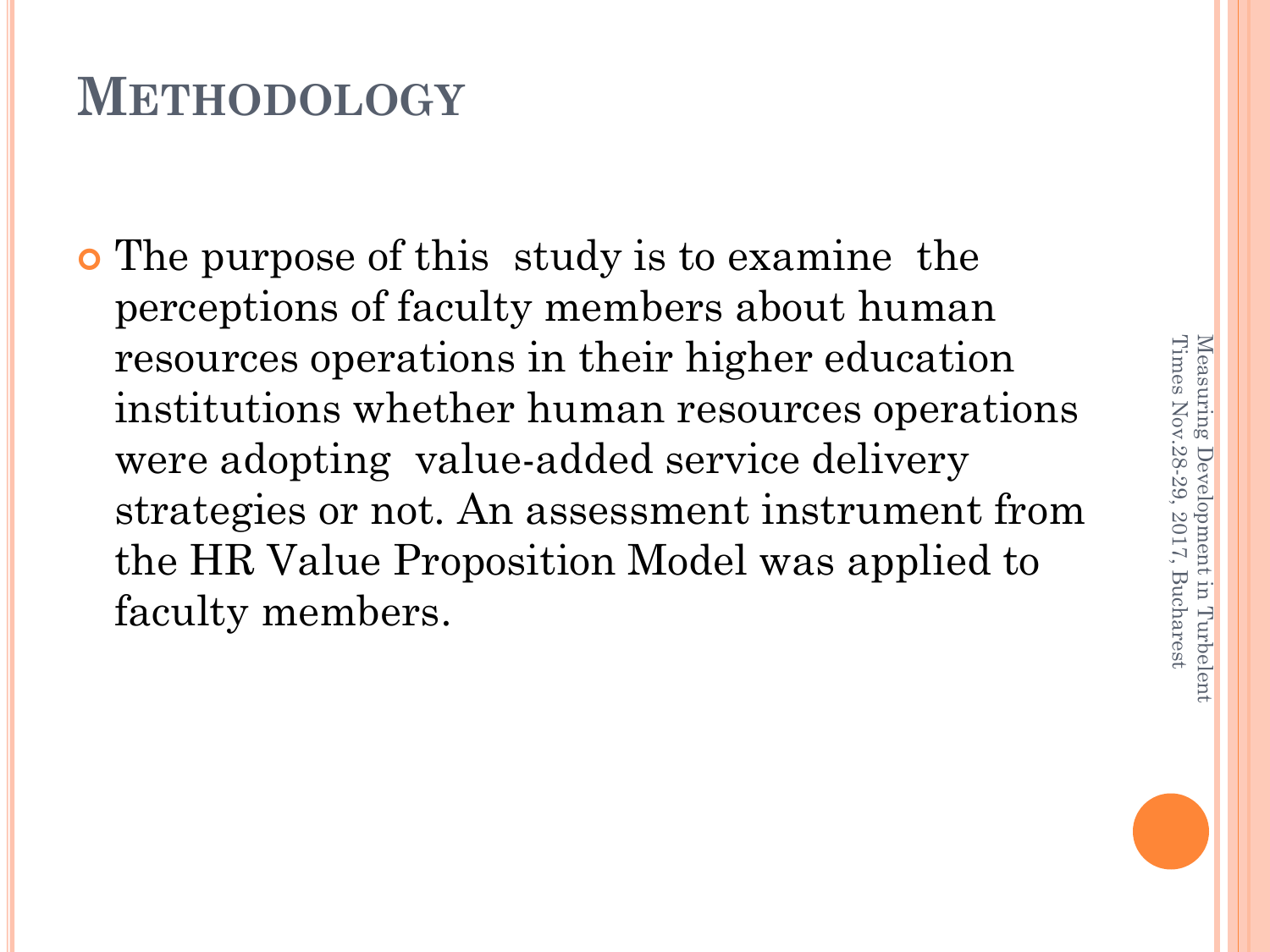- The Ulrich and Brockbank (2005) VPM assessment was adapted to the higher education by Weinacker (2008) and the survey is applied to 255 faculty members in Canakkale Onsekiz Mart University.
- The collected data from survey is analyzed through the SPSS statistical program. The mean scores, frequences and standard deviations applied to data.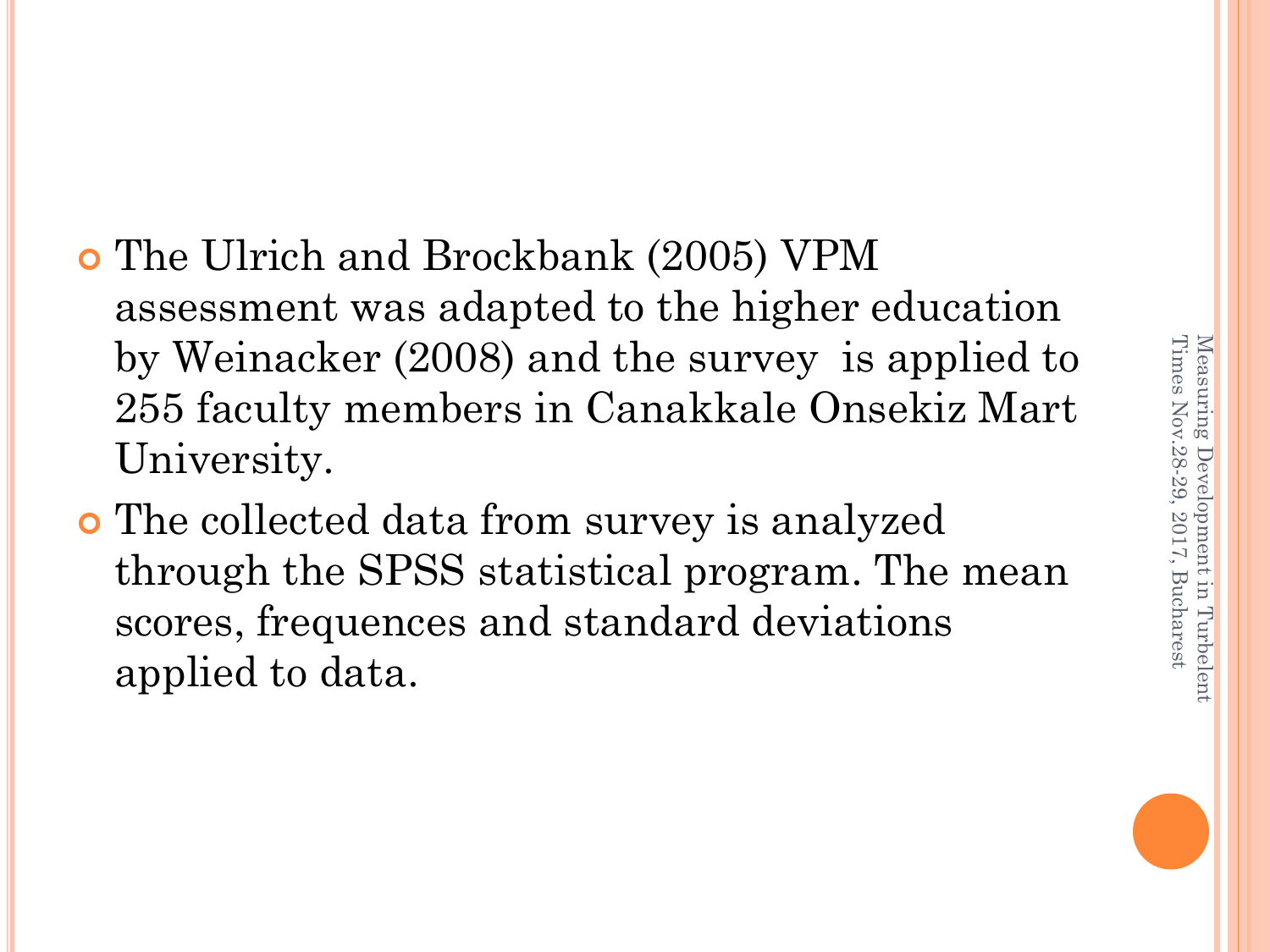### RESEARCH QUESTIONS

- 1. Which of the five elements that define the HR Value Proposition have been adopted by HR in COMU?
- 2. Which of the 14 criteria presented in the VPM are evident in COMU HR?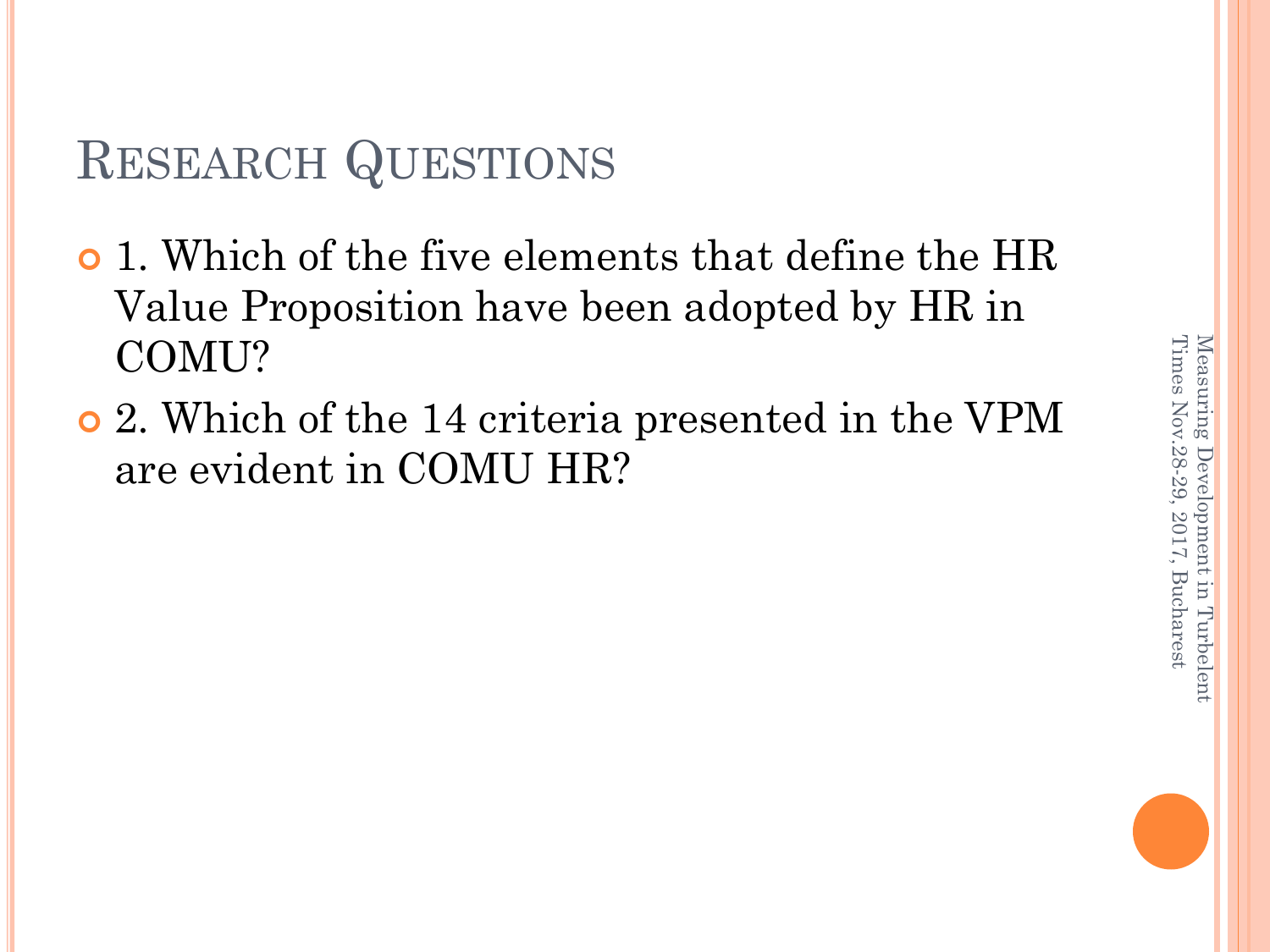### **SAMPLE**

 Analysis of the survey results were used to describe the current state of HR in higher education relative to adoption of the value-added paradigm from the point of view of the faculty members in Canakkale Onsekiz Mart University.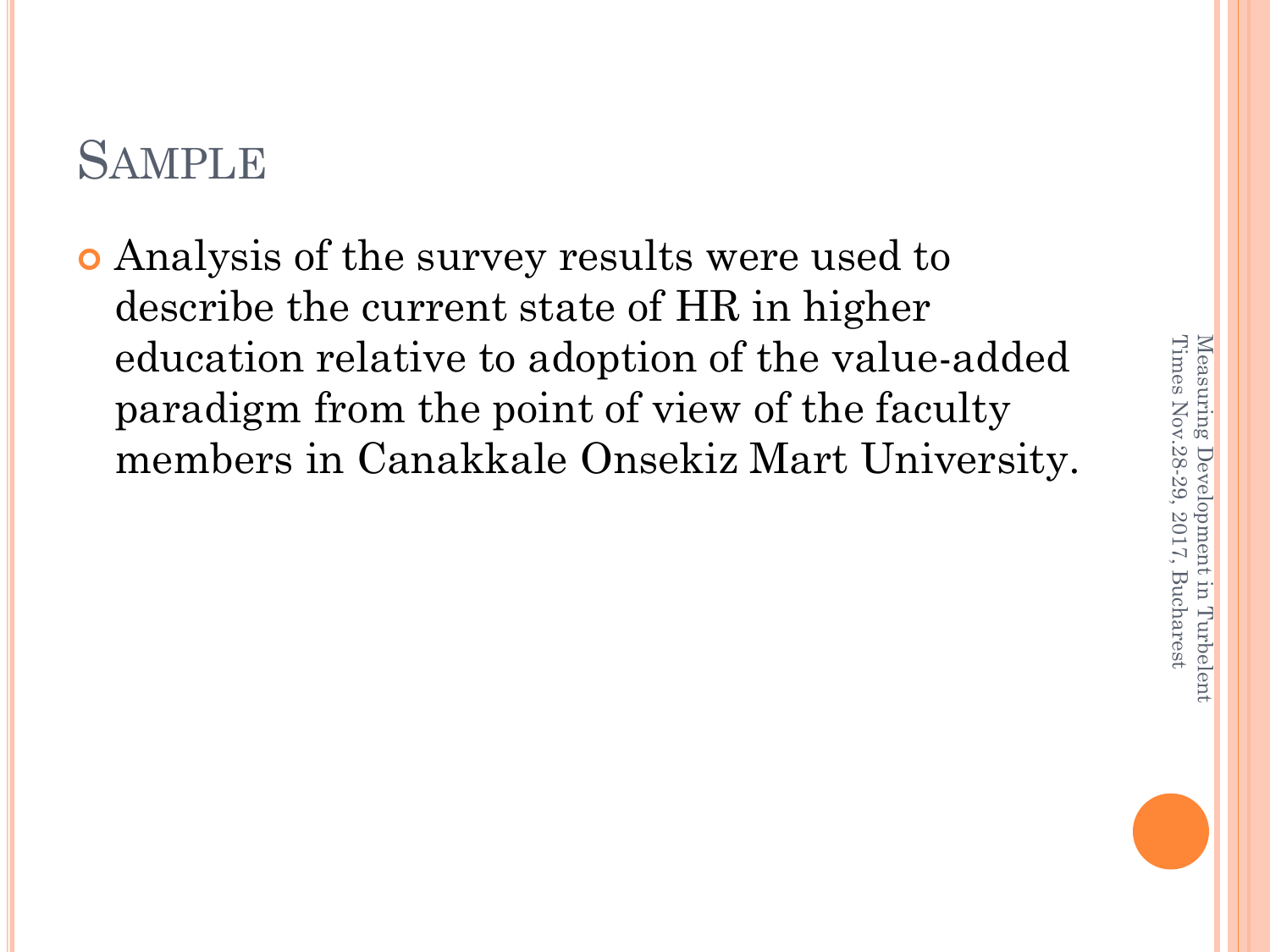The HR Value Proposition Model was applied to the faculty members in Canakkale Onsekiz University in order to collect data. The model was developed by Ulrich and Brockbank and adopted to higher education institutions by Weinacker (2008).

Times Nov.28-29, 2017, Bucharest Times Nov.28 Measuring Development in Turbelent Measuring Development in Turbelent -29, 2017, Bucharest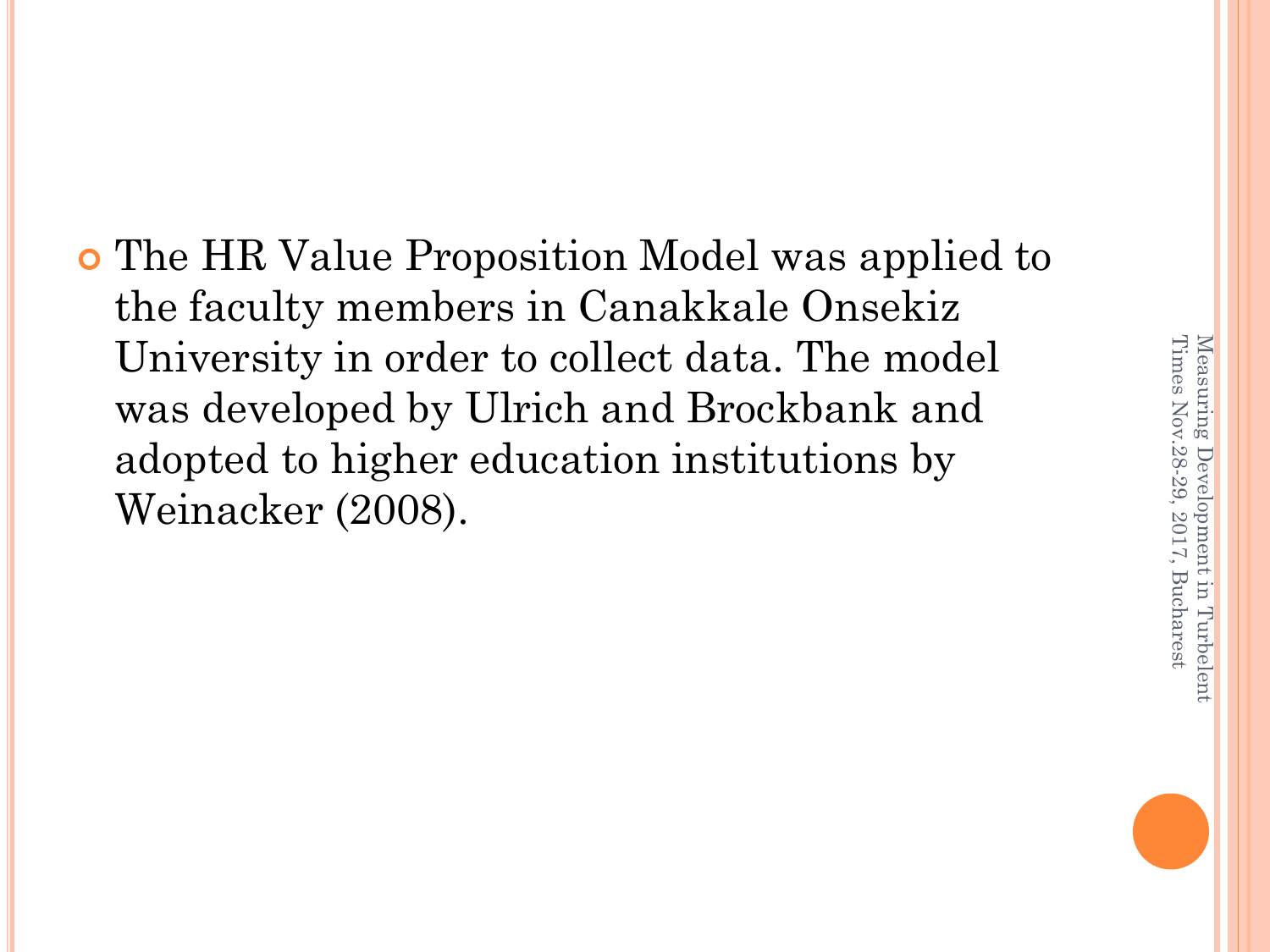There were 5 elements and 14 criteia in the assessment model. 5 likert-type scale was used to measure the human resources operations in Canakkalee Onsekiz Mart University. The Cronbach's Alpha value was found 0,82. which indicates the reliability of scales used in that

survey.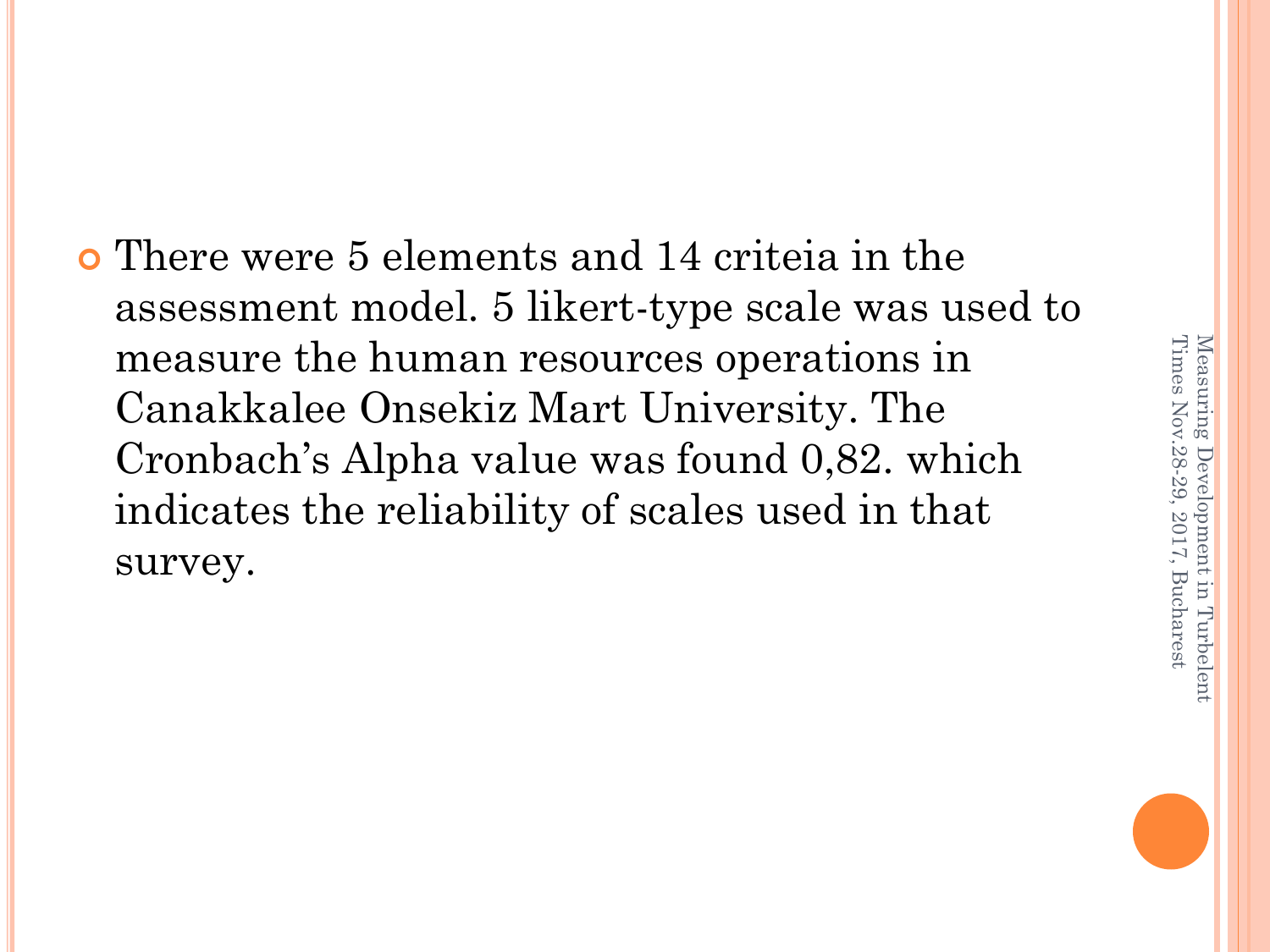The first research question outlined in the expected results of this study. Faculty members in higher education institutions would perceive that each of the five elements that define the HR Value Proposition had been adopted to some extent by the HR operations of their institutions.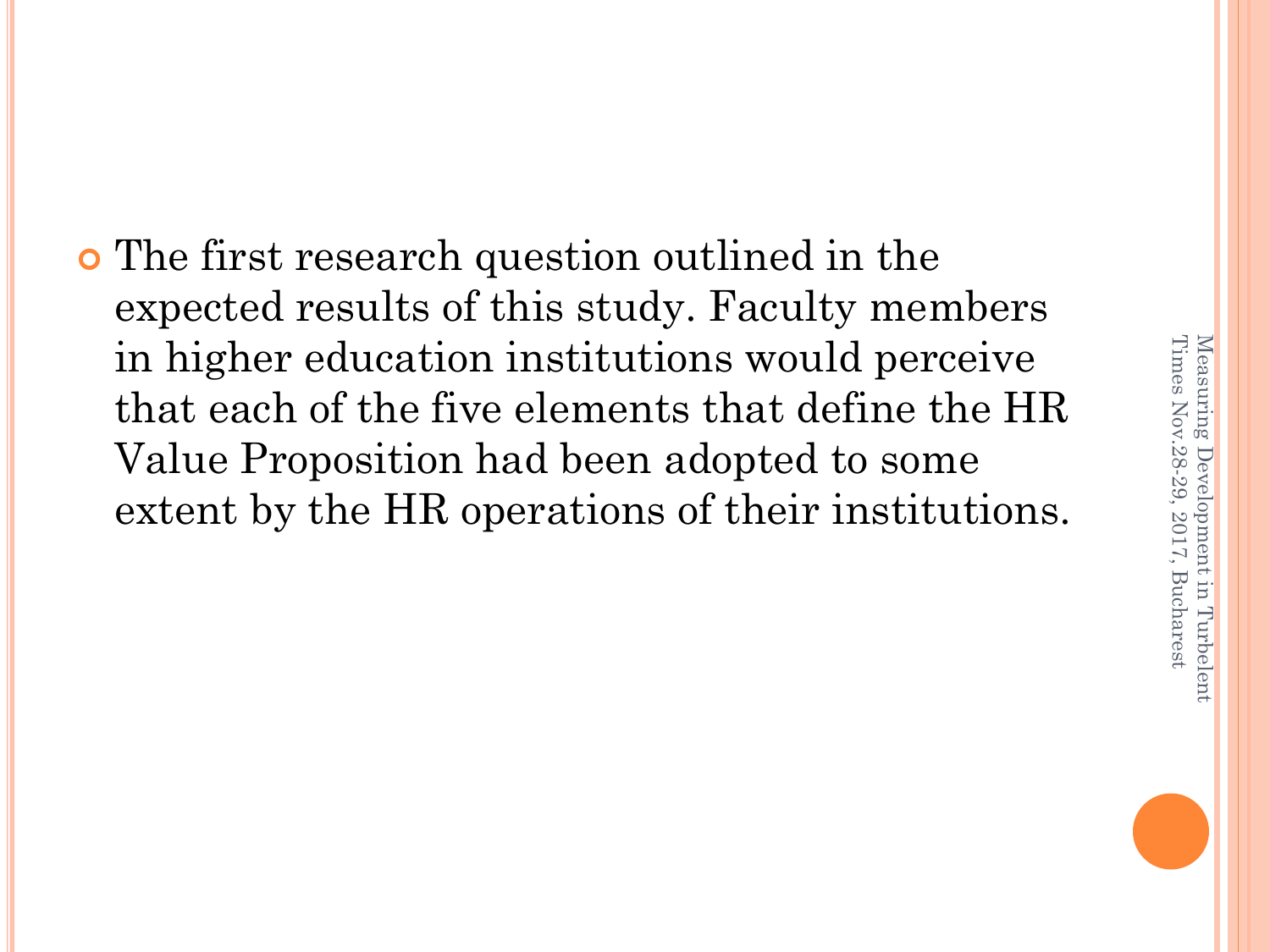### THE ELEMENTS:

- Element 1 knowing external business realities,
- Element 2 serving external and internal stakeholders,
- Element 3 crafting HR practices,
- Element 4 building HR resources and
- Element 5 ensuring HR professionalism.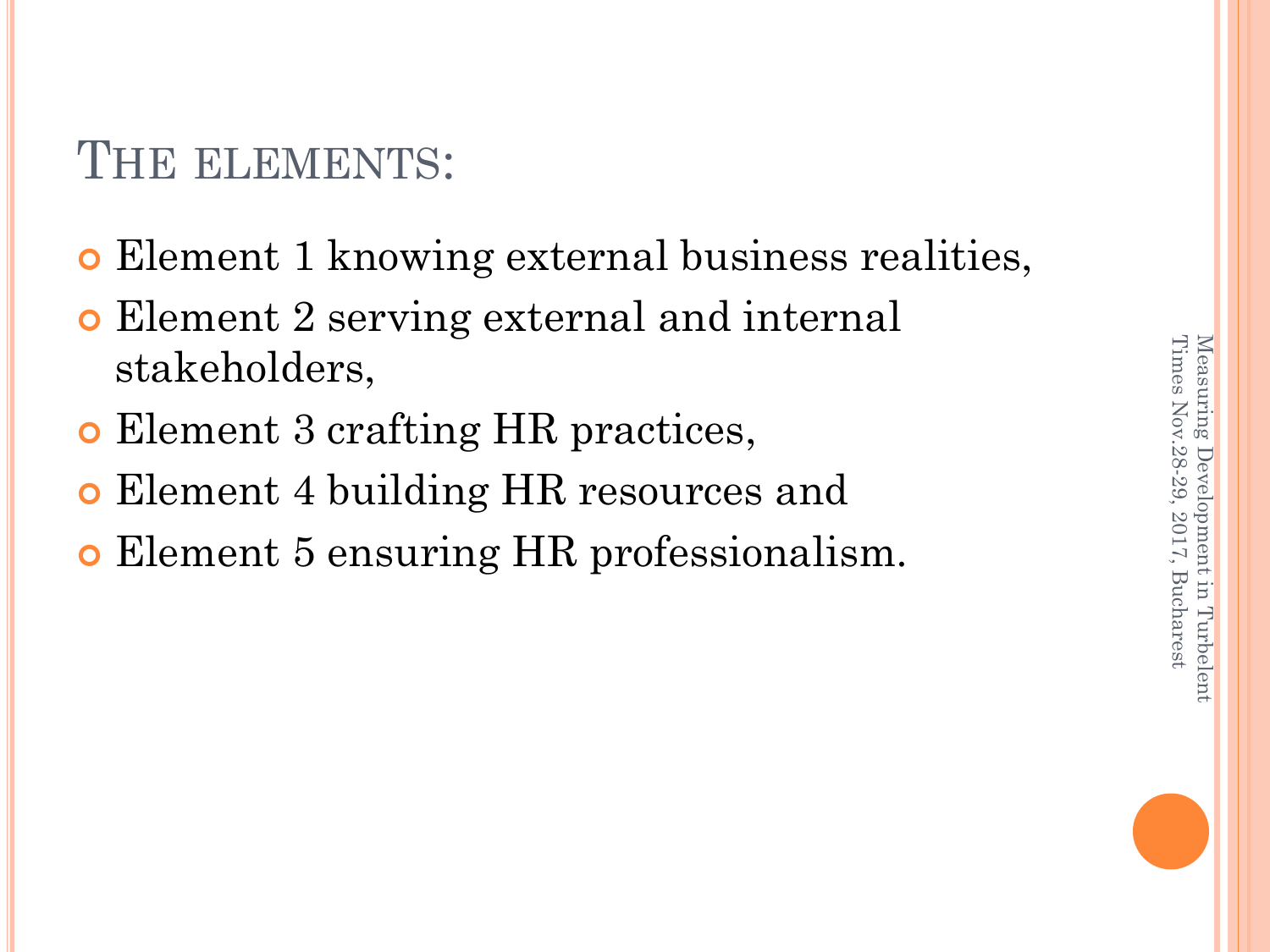Element 5 was reported by participants be adopted to the highest extend of the five (n=225, 66 % ), and the Element I to the lowest extent  $(n=225, 49\%)$ . The other three elements (Element 2, 52,5 %,; Element 3, 60 % and Element 4, 61 Percent) were adopted to some extent.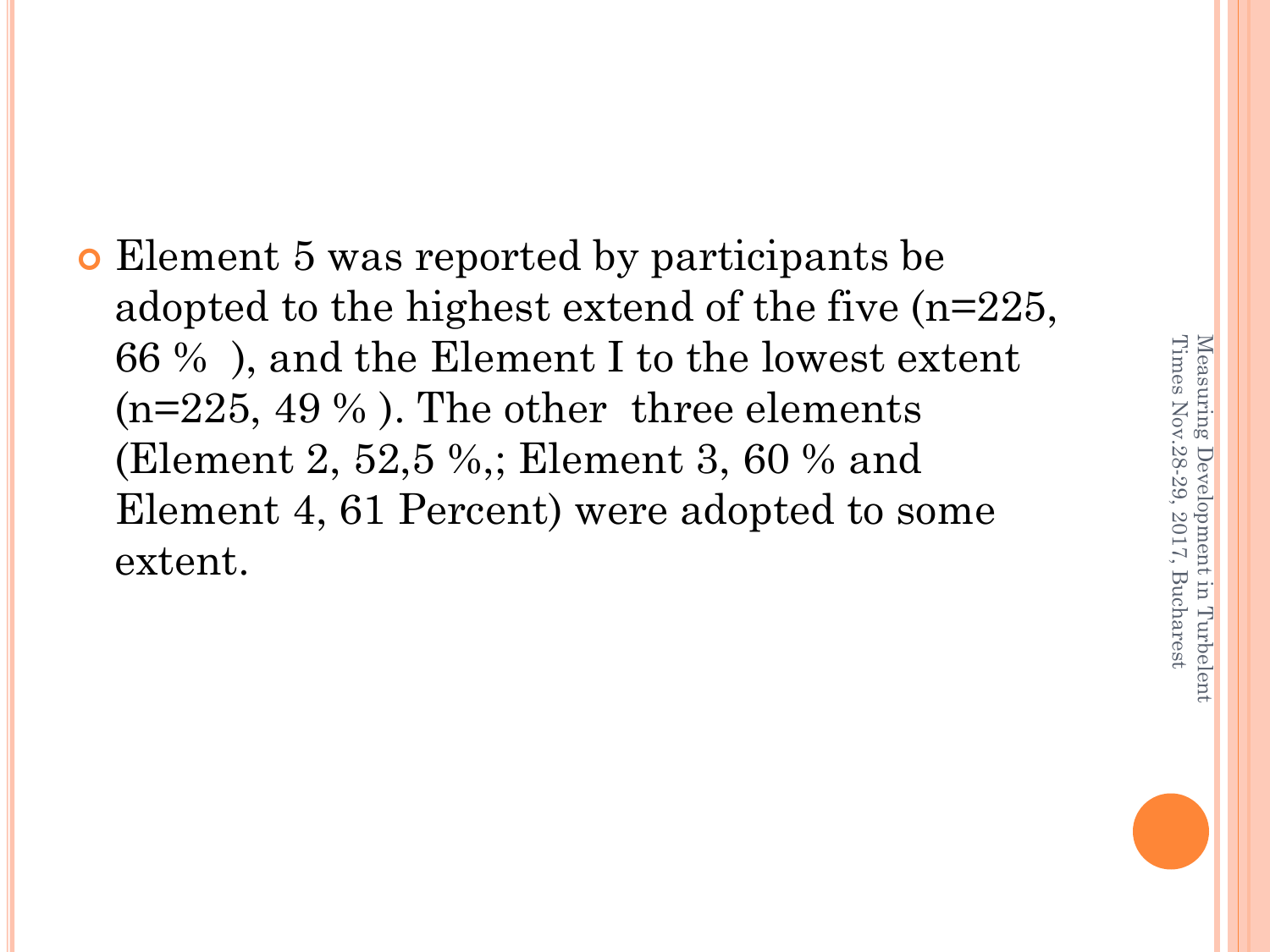### 14 CRITERIA

- The second research question was related to 14 criteria identified by Ulrich and Brockbank (2005) . These criteria:
- (1) Recognizes external business realities and adapts its practices and allocates resources accordingly,
- (2) Creates market value for investors by increasing intangibles,
- (3) Increases customer share by connecting with target customers,
- (4) Helps line managers deliver strategy by building organization Capabilities,
- (5) Clarifies and establishes an employee value proposition and ensures that employees have abilities to do their work,
- (6) Manages people processes in ways that add value,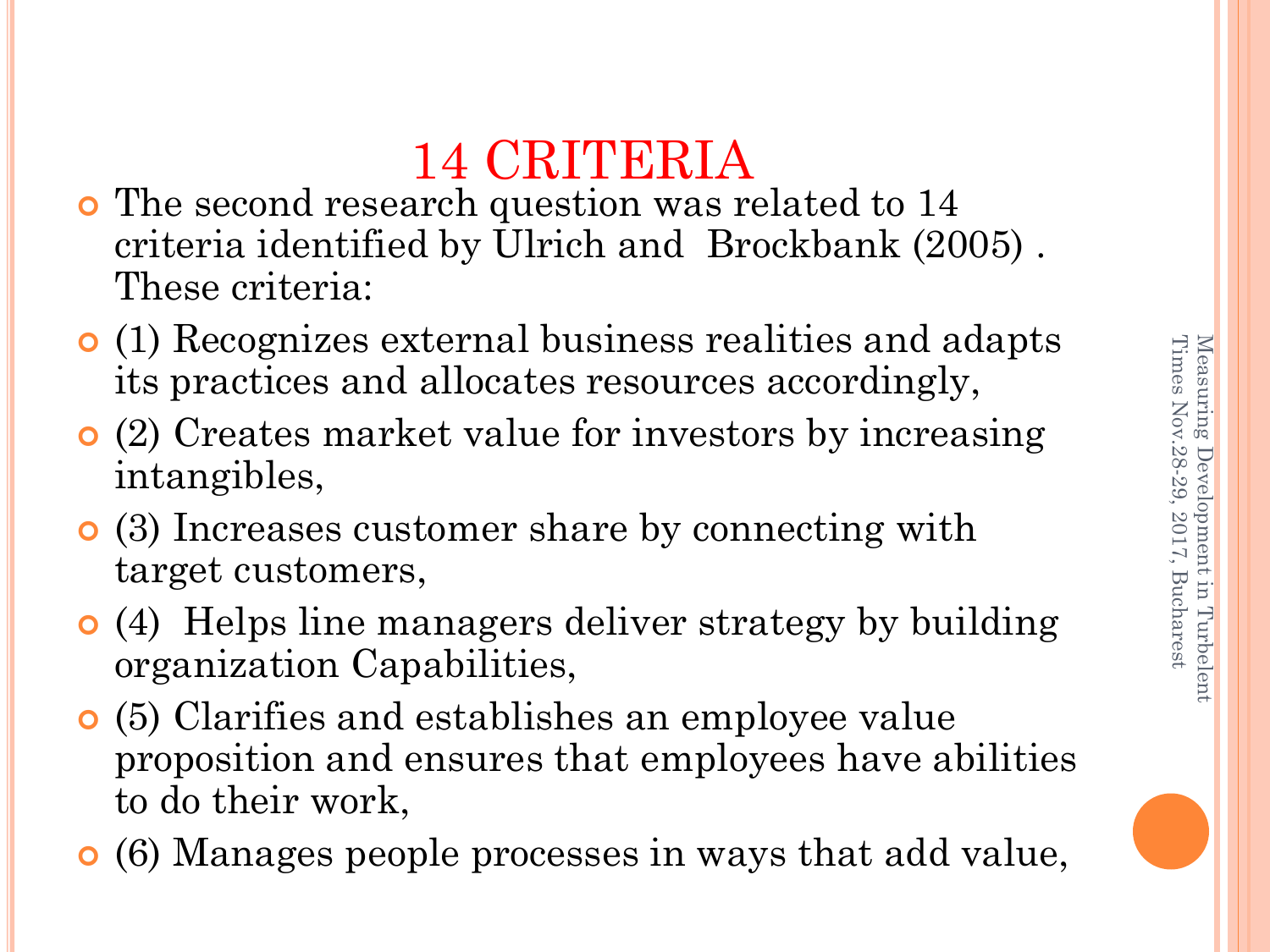- (7) Manages performance management processes in ways that add value,
- (8) Manages information processes and practices in ways that add value,
- (9) Manages work flow processes and practices in ways that add value,
- (10) Has a clear strategic planning process for aligning HR investments with business goals,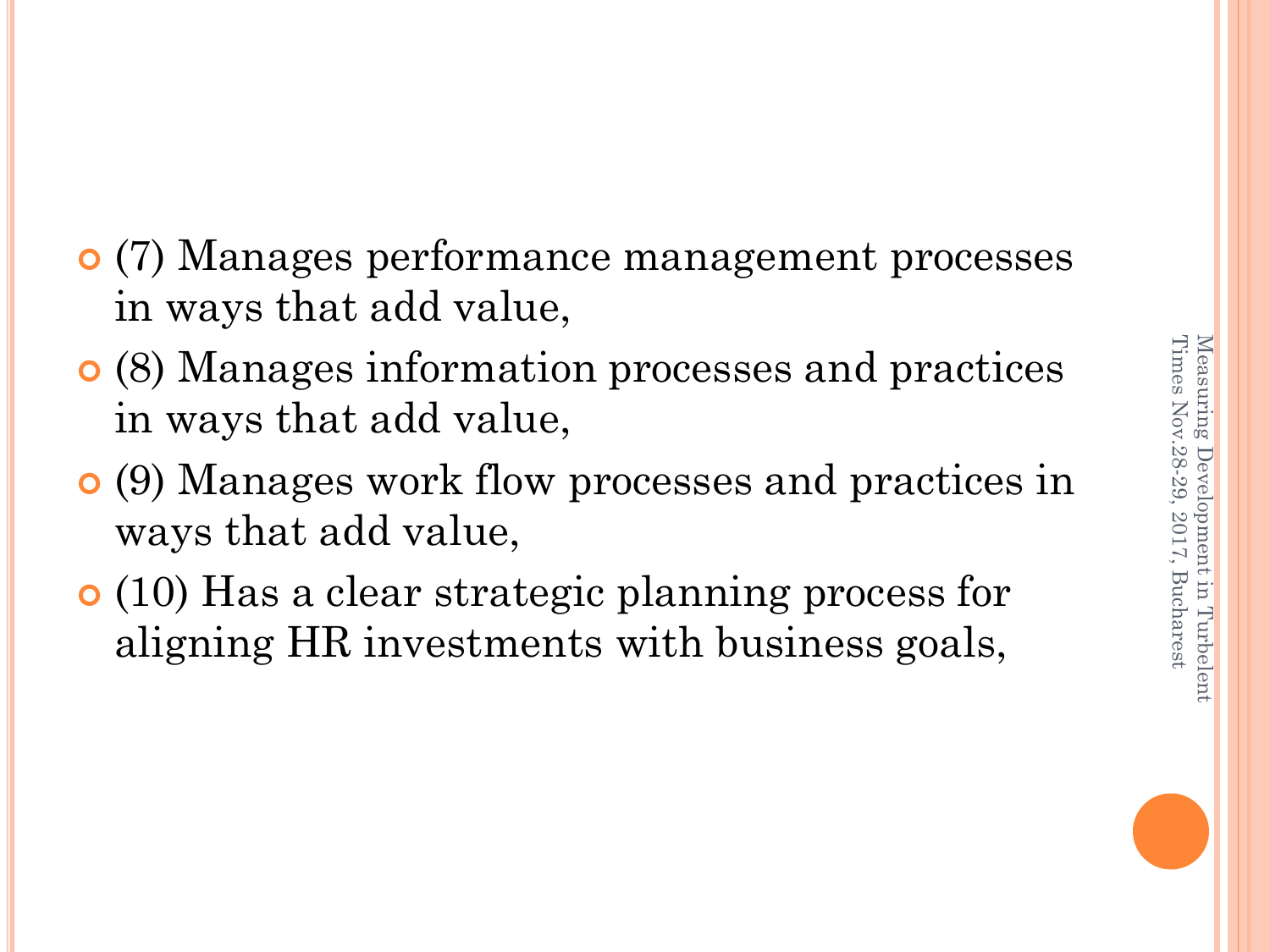- (11) Aligns its organization to the strategy of the business,
- (12) Has staff who play clear and appropriate roles,
- (13) Builds staff ability to demonstrate HR competencies,
- (14) Invests in HR professionals through training and development experiences.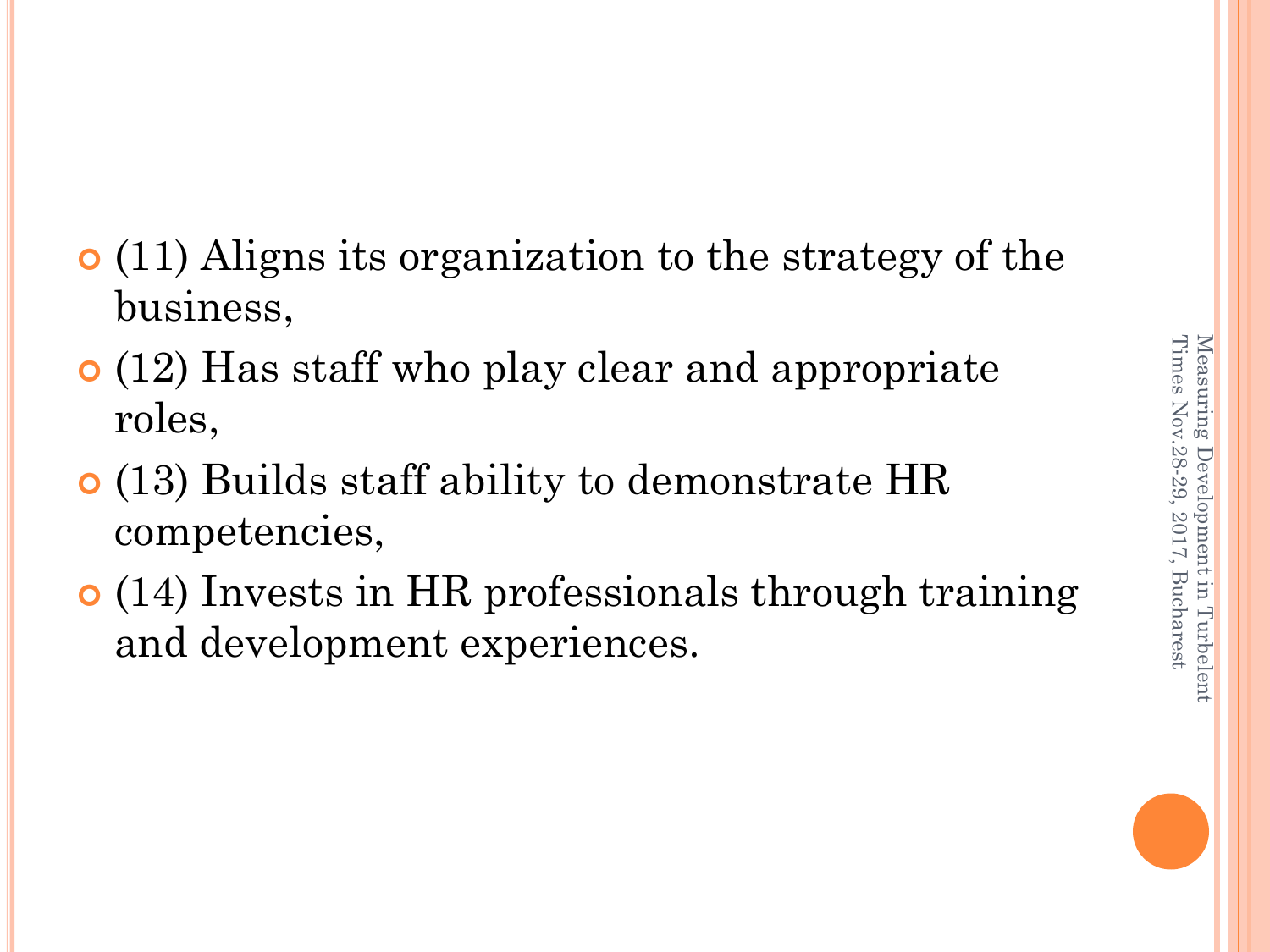- Frequency distributions were compiled and measures of central tendency computed for each of the 14 criteria. These are reported in Table 1 and Table 2. It was hypothesized that faculty members would perceive that each of the 14 criteria that define the HR Value Proposition had been adopted to some extent by the HR operations of the institution.
- Data analysis indicated that Criteria 1 have 6,2 percent *no extent ,* 32,0 percent low extent , 32,4 medium extent, 13,8 high extent and 8, 2 percent very high percent.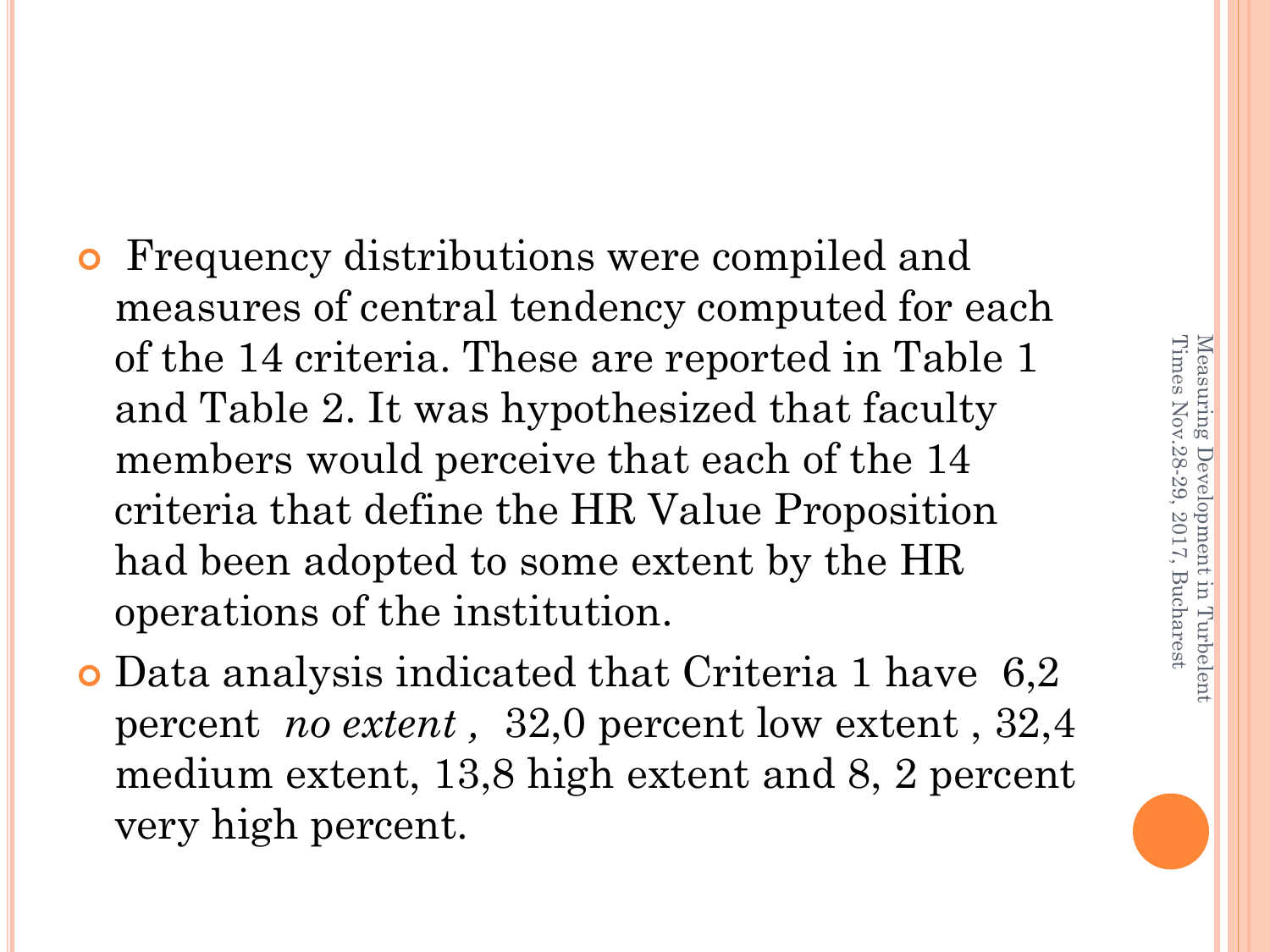#### $\Omega$

- The mean score was found 2,40 in Criteria 1. Criteria 2 have 22,7 percent no extent, 26,7 percent low extent, 16,4 percent medium extent, 11,1 percent high extent and 6,7 percent very high extent. The mean score was found 2,18 in cretria 2.
- Criteria 3 have 4,4 percent no extent, 32,9 low extent, 27,6 medium extent, 15,1 high extent and 4,9 very high extent. Criteria 3 has 2,37 mean score.
- Criteria 4 have 5,3no extent, 11,6 low extent, 29,3 medium extent, 26,7 high extent and 15,1 very high extent. The mean score has found 3,56 in Criteria 4.
- Criteria 5 have 5,3 percent no extent, 25,8 low extent, 33,8 medium extent, 12,9 high extent and 8,9 very high extent. The mean score was 2,54 in Criteria 5.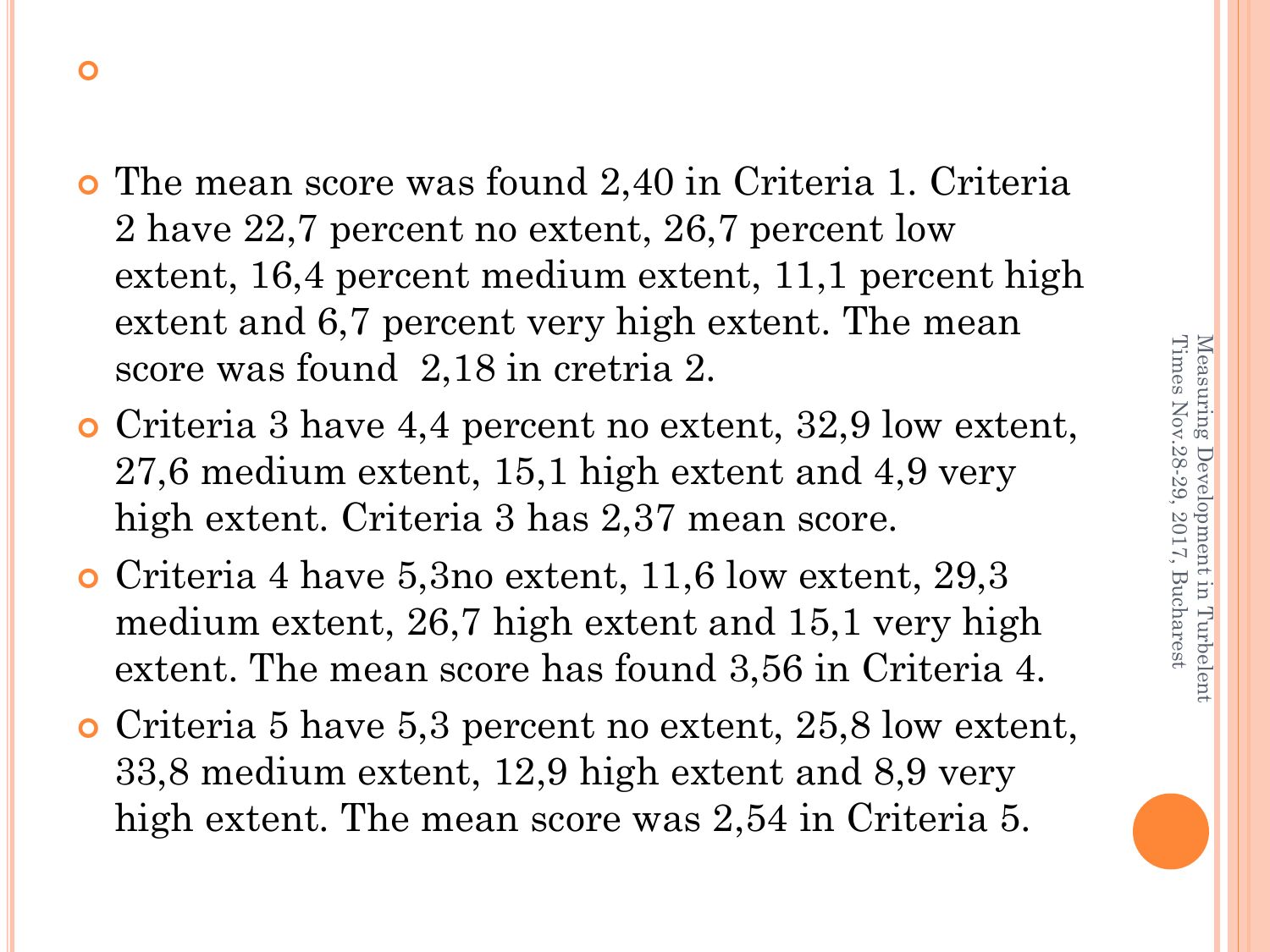- Criteria 6 have 12,0 percent no extent, 27,6 low extent, 25,3 medium extent, 12,0 high extent and 11,1 very high extent. The criteria 6 has 3,17 mean score.
- Criteria 7have 5,8 percent no extent, 10,7 low extent, 32,9 medium extent, 30,7 high extent and 12 percent very high percent. The mean score was 3,08 for Criteria 7.
- Criteria 8 have 3,6 percent no extent, 34,7 low extent, 31,6 medium extent, 14,2 high extent and 10,7 very high extent. Criteria 8 has 2,77 mean score.
- Criteria 9 have 7,1 percent no extent, 31,6 low extent, 34,7 medium extent, 16,0 percent high extent and 5,3 very high extent. The mean score was 2,64 for Criteria9.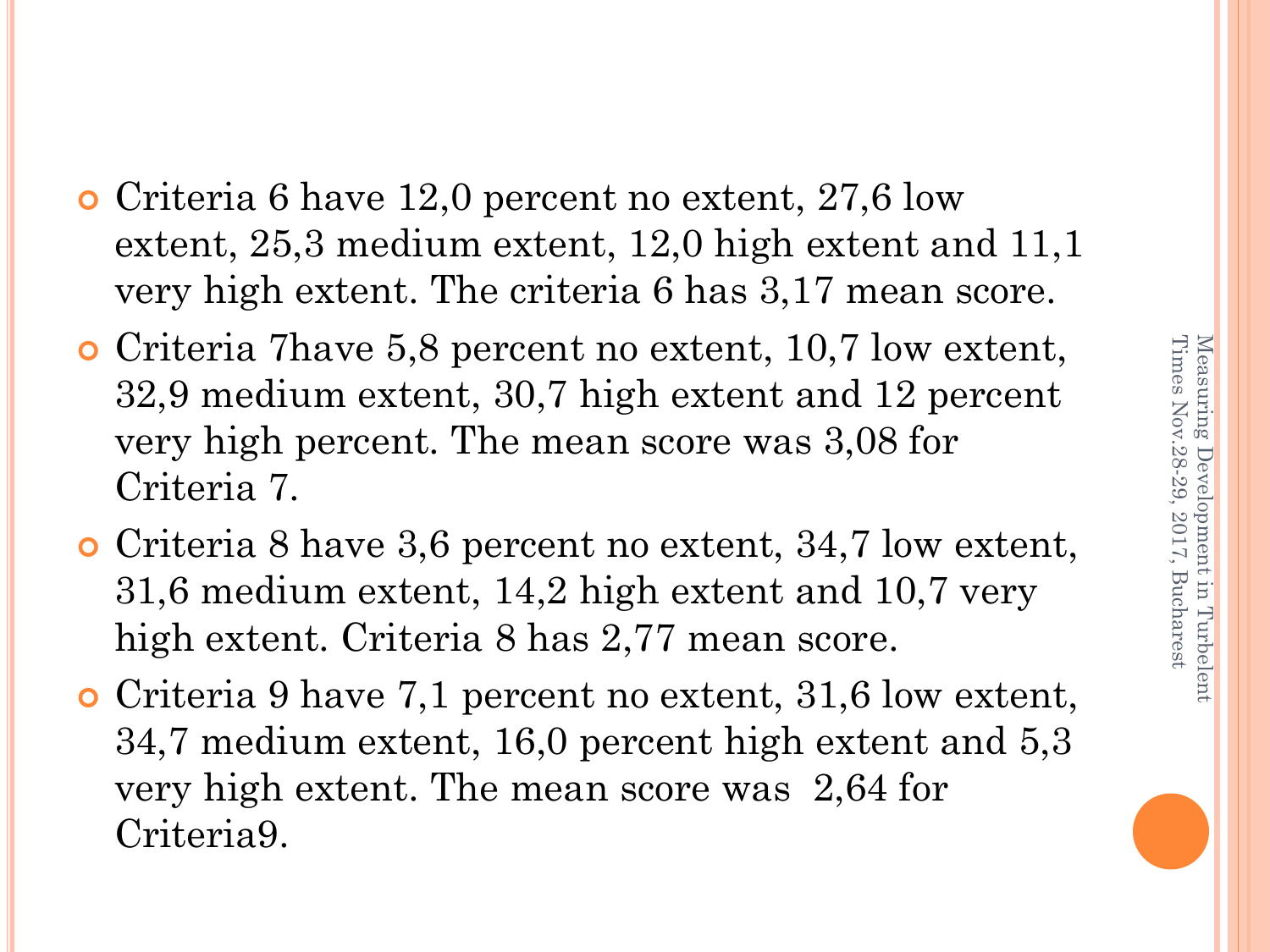- Criteria 10 have 5,8 no extent, 19,6 low extent, 43,6 medium extent, 10,7 high extent and 12,4 percent very high extent. Criteria 10 has 3,08 mean score.
- Criteria 11 have 11,1 percent no extent, 26,7 low extent, 33,8 medium extent, 10,7 high extent and 8,9 very high extent. The mean score was 2,52 for Criteria 11.
- Criteria 12 have 8,9 no extent, 13,3 low extent, 32,4 medium extent, 31,1 high extent and 8,9 percent very high extent. Criteria 12 has 3,17 mean score.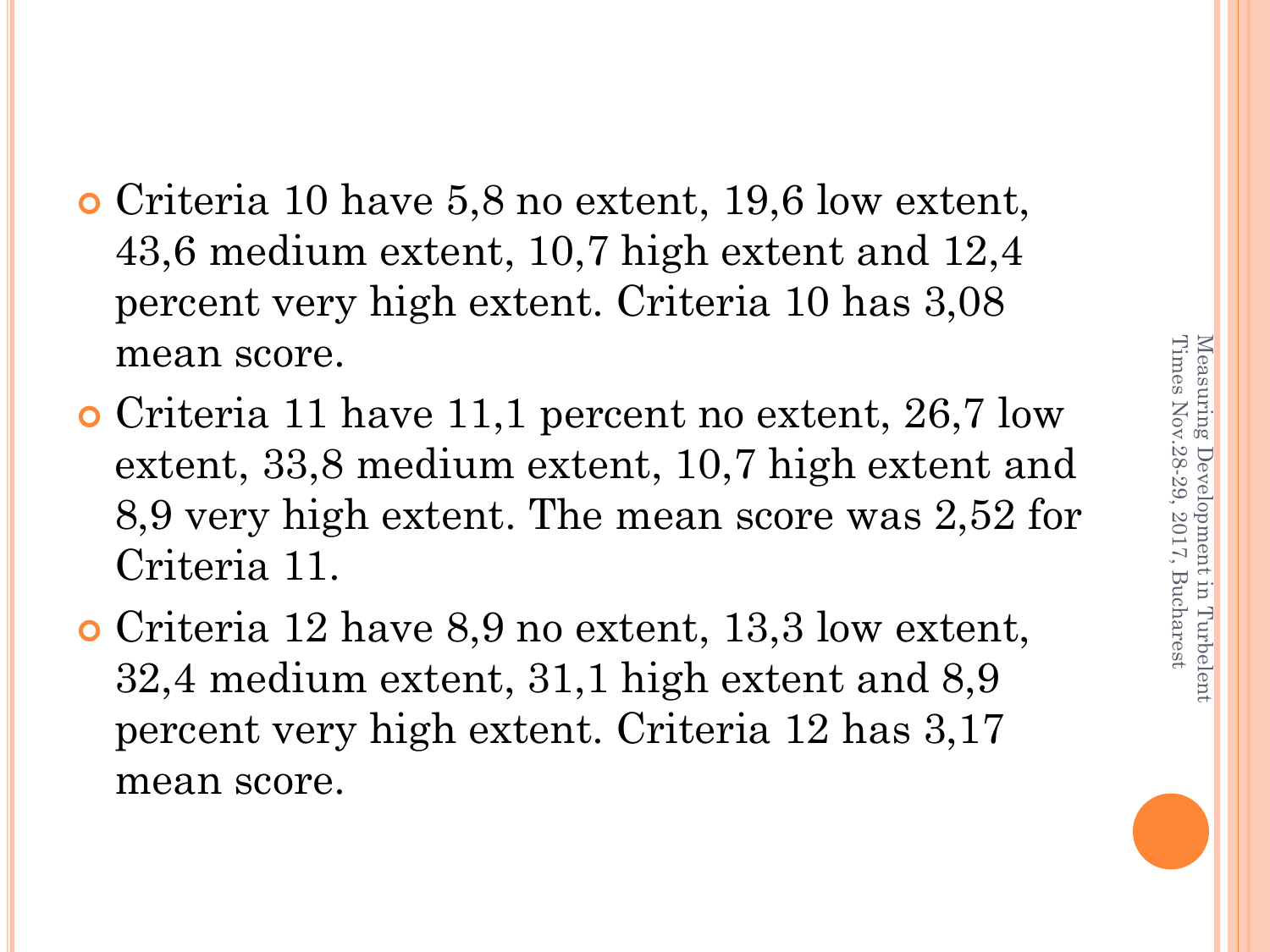- Criteria 13 have 3,6 no extent, 18,2 low extent, 38,7 medium extent, 21,8 percent high extent and 10,7 very high extent. The mean score was 2,96 for Criteria 13.
- Finally, Criteria 14 have 2,0 percent no extent, 22,7 percent low extent, 25,3 medium extent, 15,1 percent high extent and 11,6 percent very high extent. The mean score was 2,51 for Criteria 14 (Table 1,2,3,4).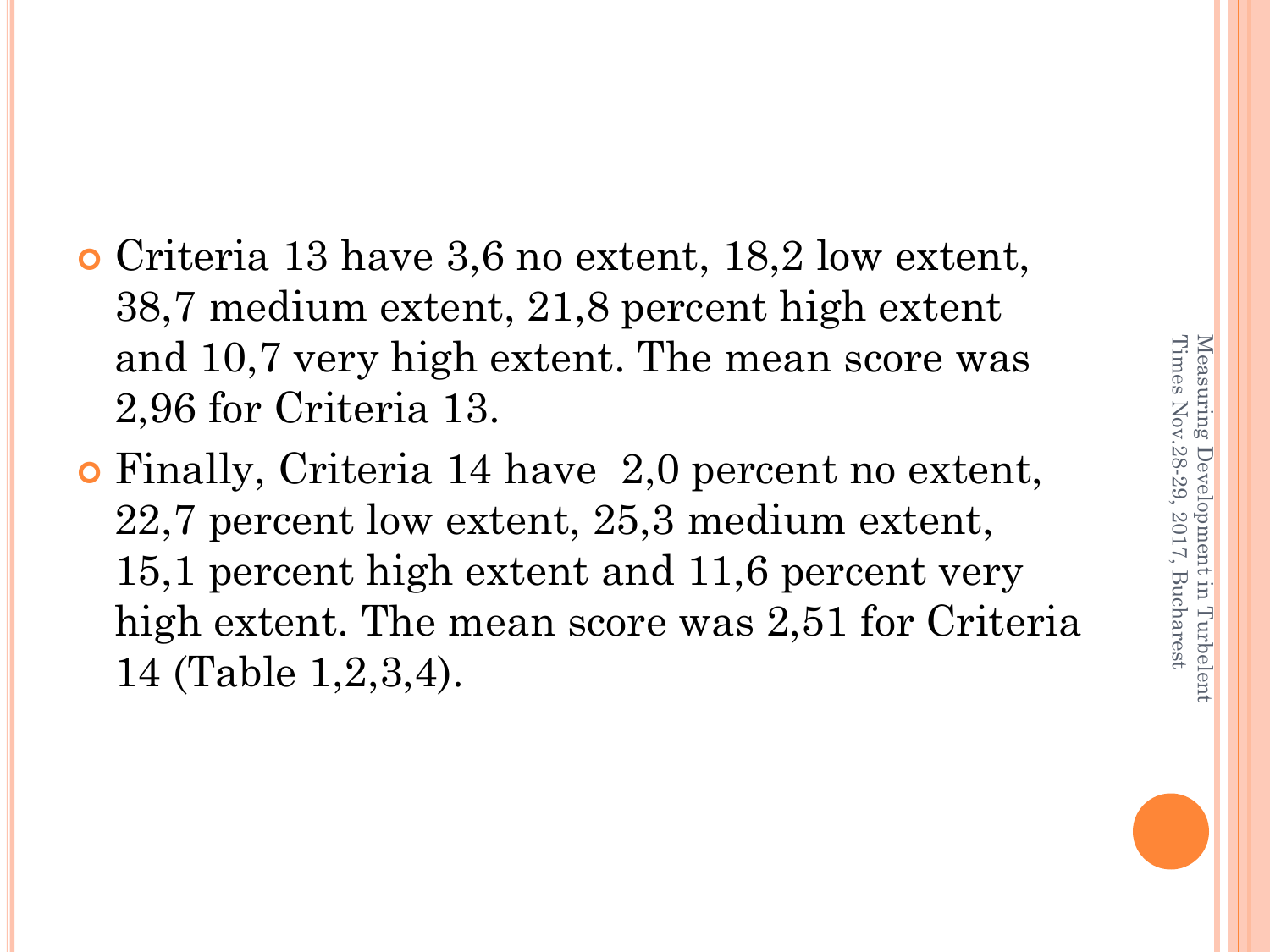### TABLE 1. VALUE PROPOSITION MODEL 14 CRITERIA FREQUENCY DISTRIBUTION

 $\bullet$ 

|                    |    | Criteria |    | Criteria |    | Criteria        |    | Criteria |    | Criteria |    | Criteria |    | Criteria |
|--------------------|----|----------|----|----------|----|-----------------|----|----------|----|----------|----|----------|----|----------|
|                    |    |          |    |          |    |                 | 4  |          |    |          | 6  |          |    |          |
|                    | N  | Pct      | Ν  | Pct      | N  | Pct             | Ν  | Pct      | Ν  | Pct      | N  | Pct      | Ν  | Pct      |
| Do Not Know        | 27 | 12,0     | 36 | 16,0     | 34 | 15 <sub>i</sub> | 24 | 10,7     | 30 | 13,3     | 24 | 10,7     | 18 | 8,0      |
| No Extent          | 14 | 6,2      | 51 | 22,7     | 10 | 4,4             | 12 | 5,3      | 12 | 5,3      | 27 | 12,0     | 13 | 5,8      |
| Lox Extent         | 72 | 32,0     | 60 | 26,7     | 74 | 32,9            | 26 | 11,6     | 58 | 25,8     | 62 | 27,6     | 24 | 10,7     |
| Medium Extent      | 73 | 32,4     | 37 | 16,4     | 62 | 27,6            | 66 | 29,3     | 76 | 33,8     | 57 | 25,3     | 74 | 32,9     |
| <b>High Extent</b> | 31 | 13,8     | 25 | 11,1     | 34 | 15,1            | 60 | 26,7     | 29 | 12,9     | 25 | 12,0     | 69 | 30,7     |
| Very High Extent   | 8  | 3,6      | 15 | 6,7      | 11 | 4,9             | 34 | 15,1     | 20 | 8,9      | 3  | II, I    | 27 | 12,0     |

Times Nov.28-29, 2017, Bucharest Times Nov.28 Measuring Development in Turbelent Measuring Development in Turbelent -29, 2017, Bucharest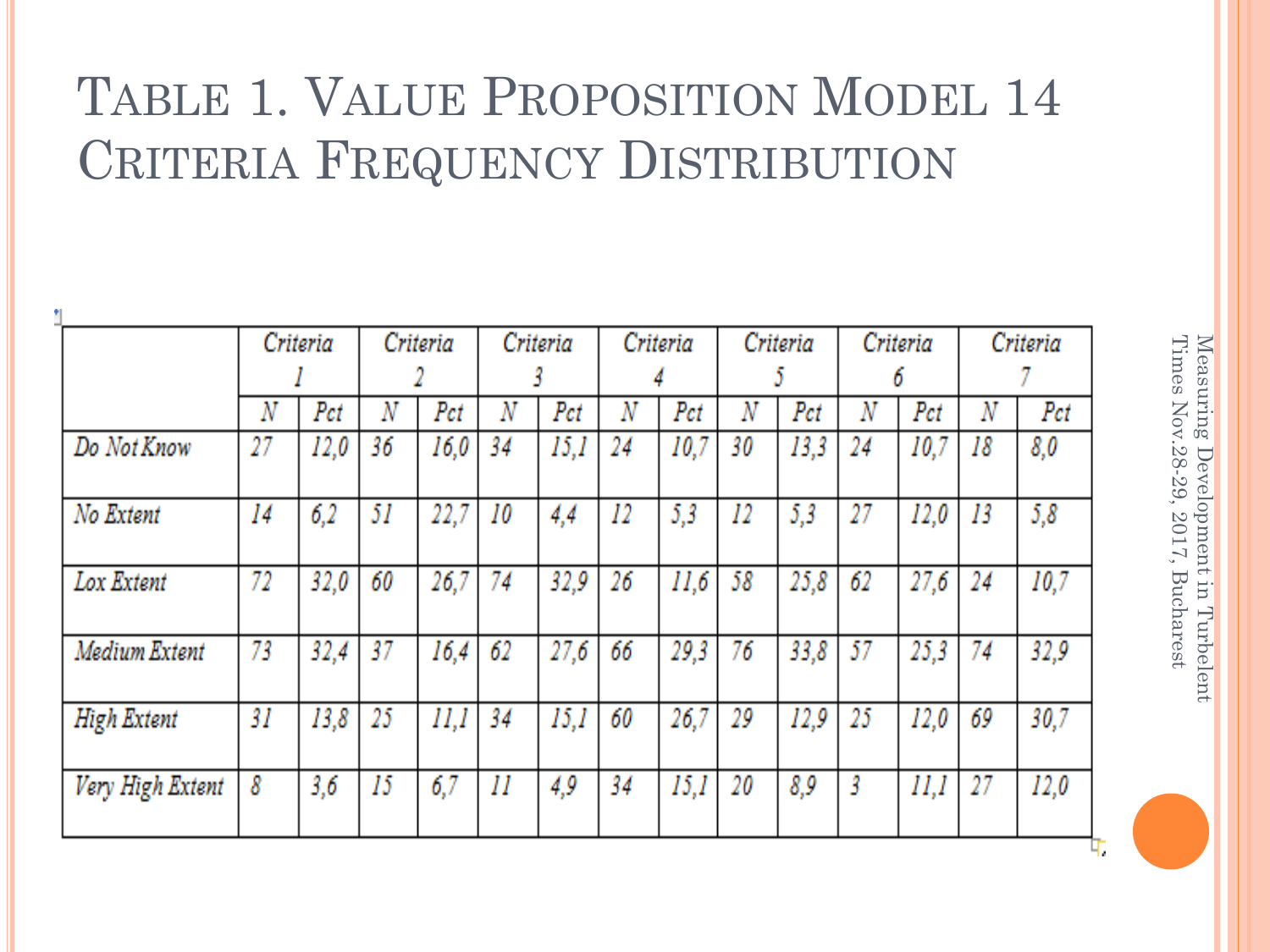### TABLE 2. VALUE PROPOSITION MODEL 14 CRITERIA FREQUENCY DISTRIBUTION

|                    | Criteria              |            | Criteria       |      | Criteria       |      | Criteria         |             | Criteria            |      | Criteria |            | Criteria         |            |
|--------------------|-----------------------|------------|----------------|------|----------------|------|------------------|-------------|---------------------|------|----------|------------|------------------|------------|
|                    | 8                     |            | 9              |      | 10             |      | П                |             | 12                  |      | 13       |            | 14               |            |
|                    | $\overline{N}$        | <b>Ltd</b> | $\overline{N}$ | Ect  | $\overline{N}$ | llat | $\boldsymbol{N}$ | <b>llul</b> | N                   | llat | N        | <b>Pat</b> | $\boldsymbol{N}$ | <b>Ret</b> |
| Do Not Know        | -12                   | 5,3        | 12             | 5,3  | 16             | 1,1  | 20               | 8,9         | 8                   | 3,6  | 16       | Ί,Ι        | 30               | 13,3       |
| No Extent          | $\boldsymbol{\delta}$ | 3,6        | 16             | 7,1  | 13             | 5,8  | 25               | 11,1        | 20                  | 89   | 8        | 3,6        | 27               | 12,0       |
| Lox Extent         | 78                    | 34,7       | $\eta$         | 31.6 | 44             | 19,6 | 60               | 26,7        | 30                  | 13,3 | 41       | 18.2       | 51               | 22,7       |
| Medium Extent      | $\eta$                | 31,6       | 78             | 34.7 | 98             | 43.6 | 76               | 33,8        | $\overline{\jmath}$ | 32,4 | 87       | 38,7       | 57               | 25,3       |
| <b>High Extent</b> | 32                    | 14,2       | 36             | 16,0 | 24             | 10,7 | 24               | 10,7        | 70                  | 31.1 | 49       | 21,8       | 34               | 15,1       |
| Very High Extent   | 24                    | 10,7       | 12             | 5,3  | 28             | 12,4 | 20               | 8,9         | 20                  | 8,9  | 24       | 10,7       | 26               | II,6       |

Times Nov.28-29, 2017, Bucharest Measuring Development in Turbelent Times Nov.28 Measuring Development in Turbelent -29, 2017, Bucharest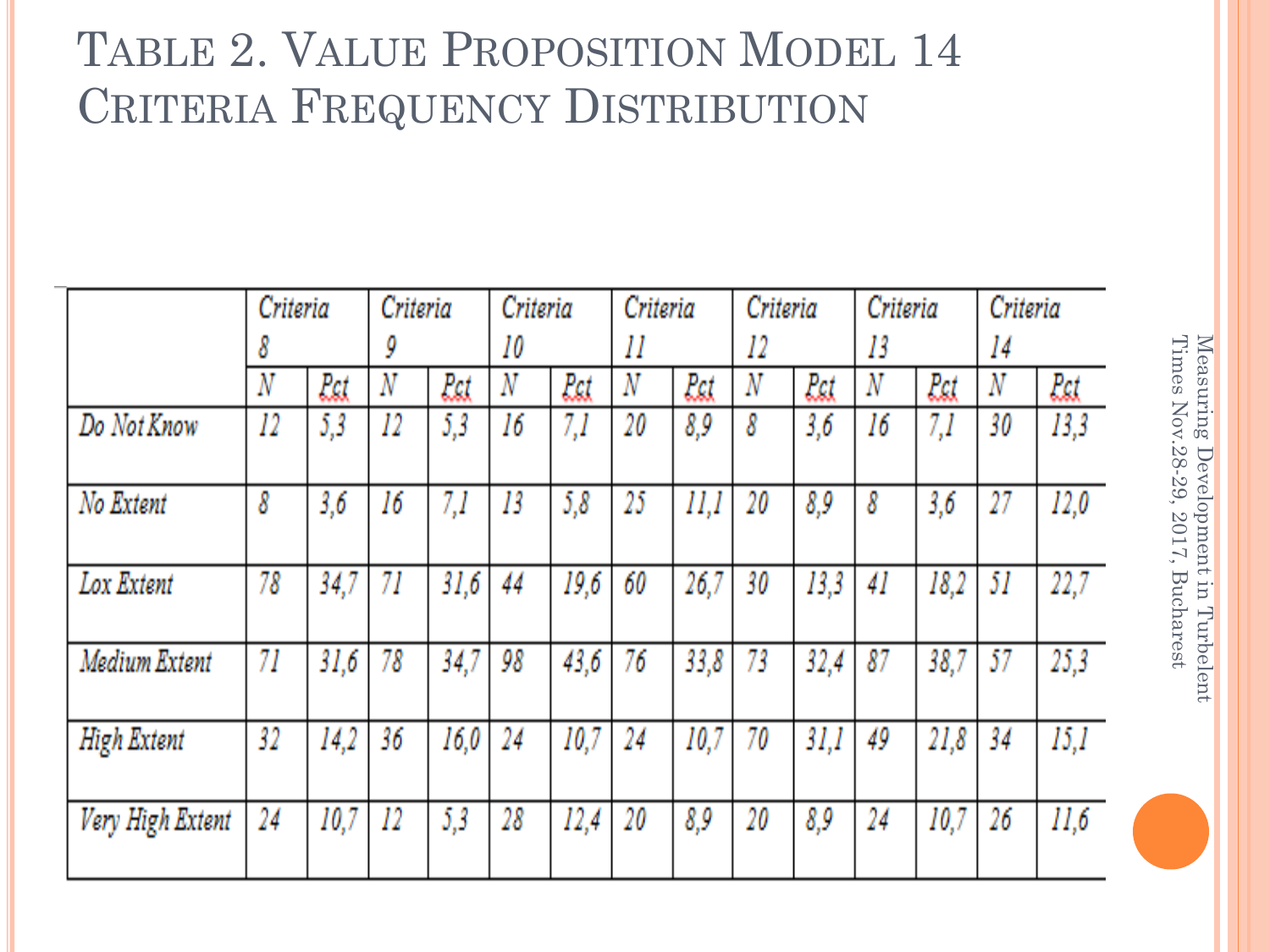### TABLE 3. VALUE PROPOSITION MODEL 14 CRITERIA MEASURES OF CENTRAL TENDENCY

| Megsure      | 1971.00<br>w<br>بالمنافذ<br>. | <b>1970</b><br>بالمنتد<br>. | - 3<br>ÜШ<br>.     | <b>THE 19</b><br><b>TAXABLE</b><br>sdik"<br>. | <b>10 Hz</b><br>ועל<br>33555<br>. | <b>18.18</b><br>w<br>33555<br>. | <b>1979</b><br>na s<br>3255<br>. |
|--------------|-------------------------------|-----------------------------|--------------------|-----------------------------------------------|-----------------------------------|---------------------------------|----------------------------------|
| . .<br>Mean. | 2.40                          | 18                          | -44<br>and a state | <b>ALC: UN</b><br>and th<br>a an              | <b>SPI</b><br>AN T                | <b>11.57</b><br><b>COLOR</b>    | 3,04                             |
| Median       | ,00<br>. .<br>æ               | ,00                         | 2,00               | ,00<br><b>THE</b>                             | 3.00                              | ,00<br>ш.<br>æ                  | 3,00                             |
| <u>Made</u>  | .00<br>a sa                   | ,00                         | 2,00               | ,00<br>m                                      | 3.00                              | ,00<br>. .<br>ш                 | 3,00                             |
| SD           | . A 16                        | <b>A 1999</b><br>an an A    | n<br>الألفوظ       | na sa<br>ه س                                  | -20<br>المكسورات                  | .90                             | القائم والد                      |

Times Nov.28-29, 2017, Bucharest Measuring Development in Turbelent Times Nov.28 Measuring Development in Turbelent -29, 2017, Bucharest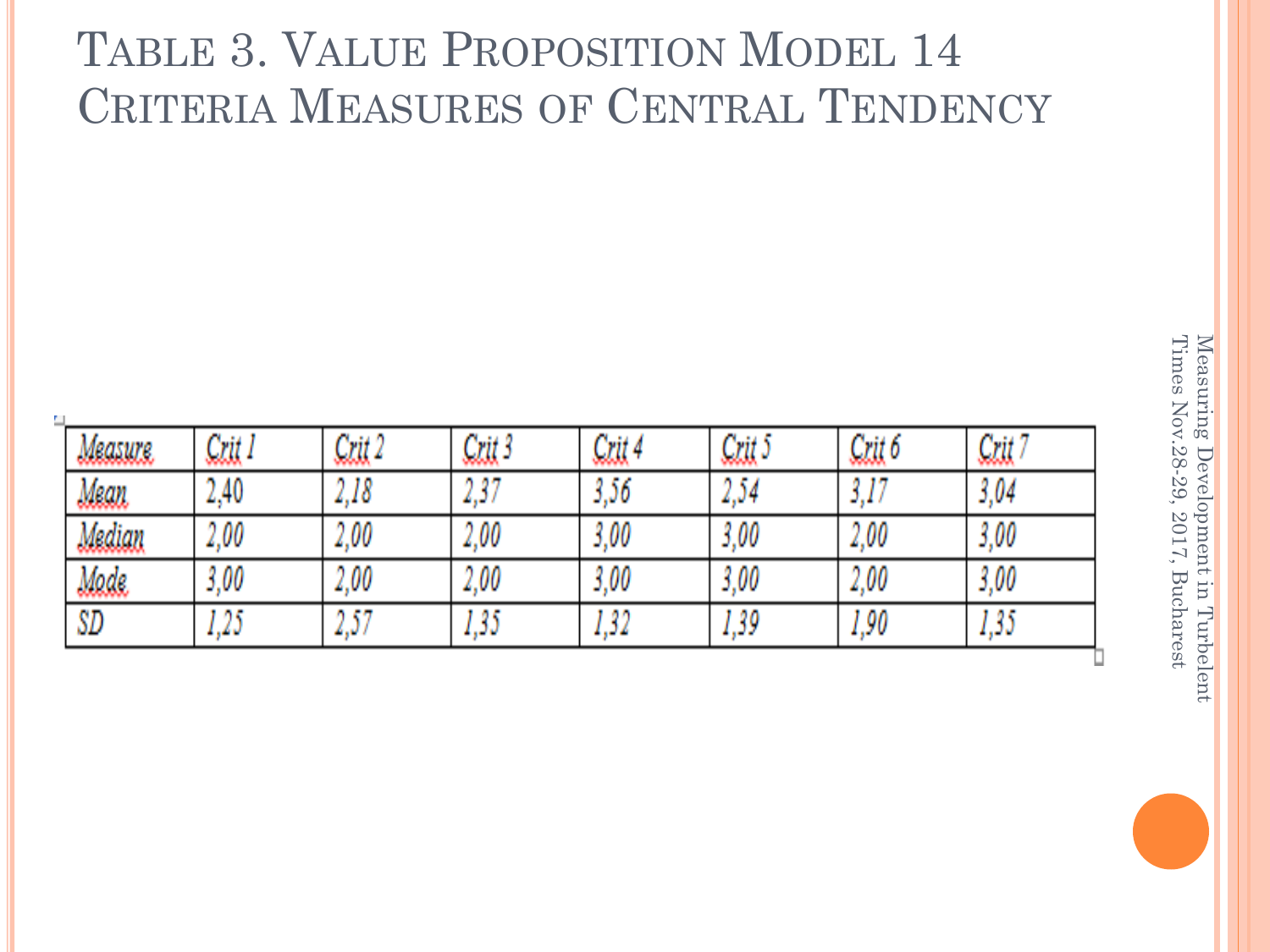### TABLE 4. VALUE PROPOSITION MODEL 14 CRITERIA MEASURES OF CENTRAL TENDENCY

| 1 H<br>Mgasur | <u>luu</u>          | Caut !<br>ч       | 40.<br>LUU. | m<br>xш<br>.                    | . .<br>m<br>KAAN. | - 55<br>LUU.<br>- 30 | <u>Coul</u><br>14 |
|---------------|---------------------|-------------------|-------------|---------------------------------|-------------------|----------------------|-------------------|
| Mean          |                     | 4.94              | 3.08        | <b>STAR</b><br>and a series and | . .               | 2,96                 | r<br>alian di str |
| Mcadan        | $3.00\,$            | 3,00              | 3,00        | $3.00\,$                        | 3.00              | A.<br>м<br>o.wu      | 5,00              |
| Mode          | $2.00\,$            | W<br>p.WV<br>œ    | 3,00        | 3,00                            | 3,00              | л.<br>D.WV           | 3,00              |
| SD            | 88.BB<br>الكالكب ال | all and the first | m.<br>a. Ma | 44.44<br>an an Calif            | 1.44              | . .                  | .                 |

Times Nov.28-29, 2017, Bucharest Times Nov.28 Measuring Development in Turbelent Measuring Development in Turbelent -29, 2017, Bucharest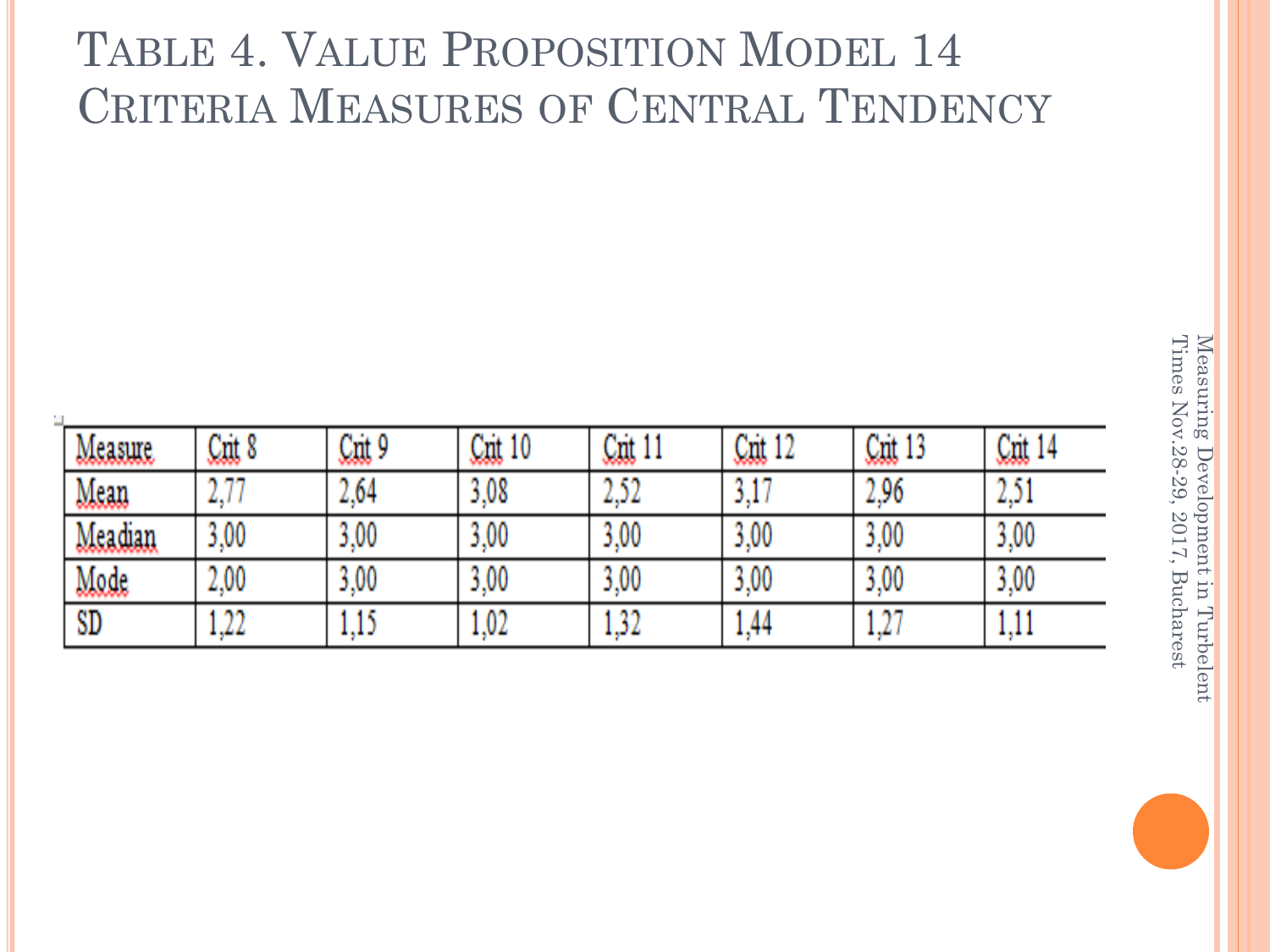## Times Nov.28-29, 2017, Bucharest Times Nov.28 Measuring Development in Turbelent Measuring Development in Turbelent -29, 2017, Bucharest

### **CONCLUSION**

 The results indicate that a value-added roles model for higher education institutions requires a re-definition of HR roles, the development of new competencies, and the implementation of new approaches and outcomes accountability.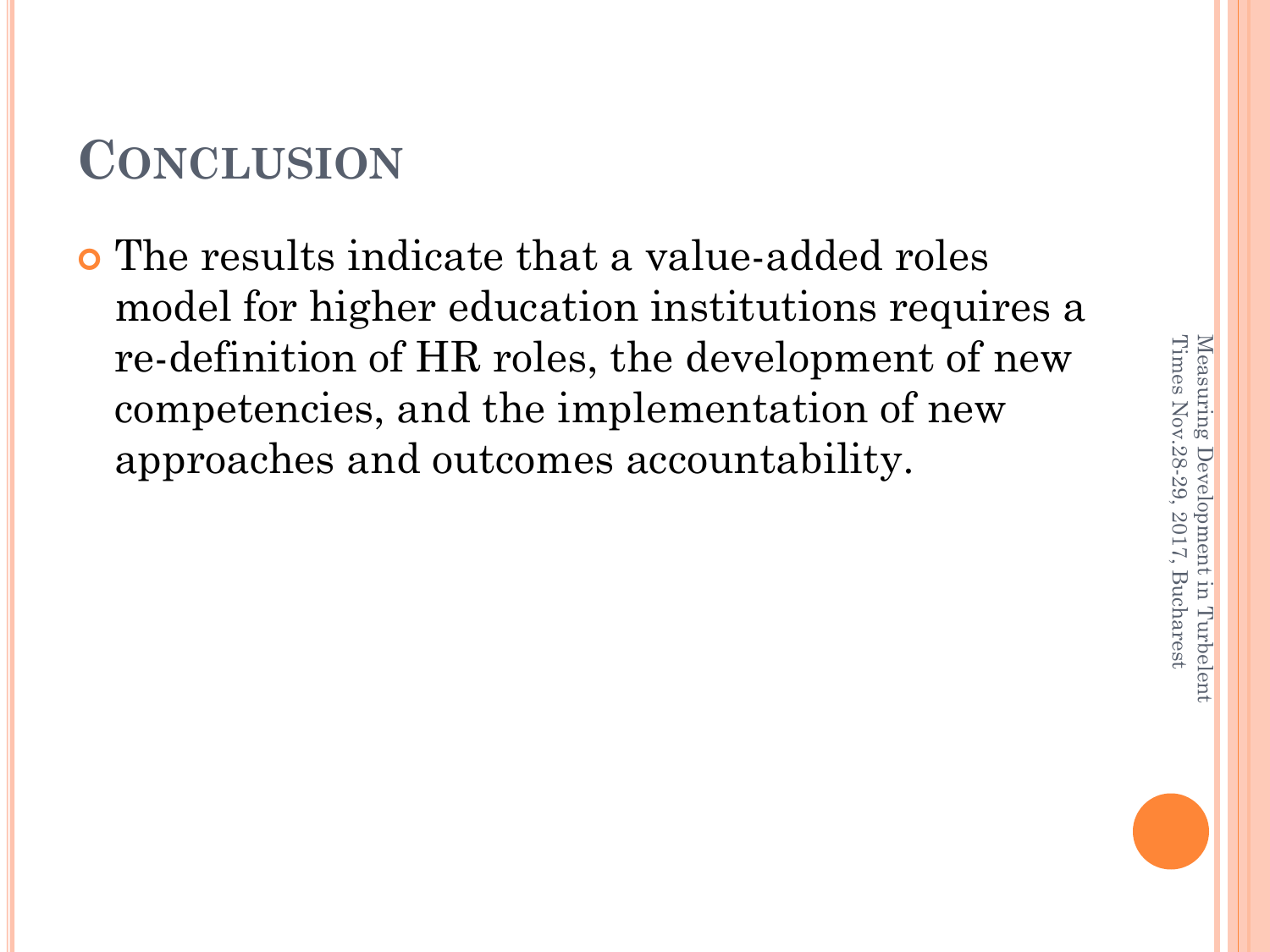- **o** The first ressearch question outlined in the expected results of this study predicted that higher education faculty members in Canakkale Onsekiz Mart University would perceive that each of the five elements that define the HR Value Proposition had been adopted to some extent by the HR operations of their insititution. Element 5 was reported to the highest extent of the five (n=225, 66 %).
- It means the faculty members perceive that the HR operations are trying to ensure HR professionalists. Even if the percentage is at the medium level, thie element has better than the other elements.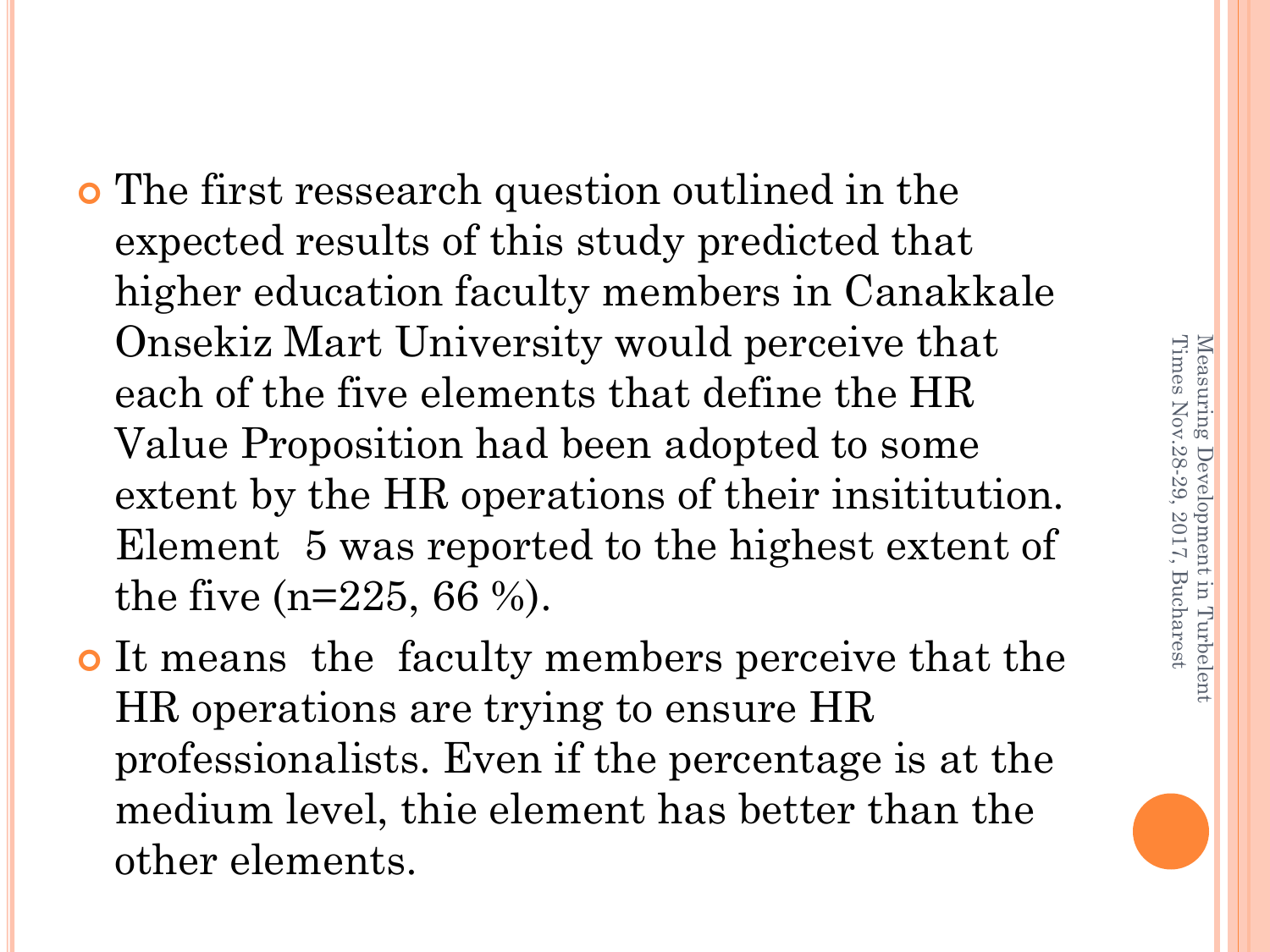o On the other hand, the lowest percentage was given to Element 1. It means that HR operations in Canakkale Onsekiz MartUniversity does not know enough about external business realities  $(n=225, 49\%)$ .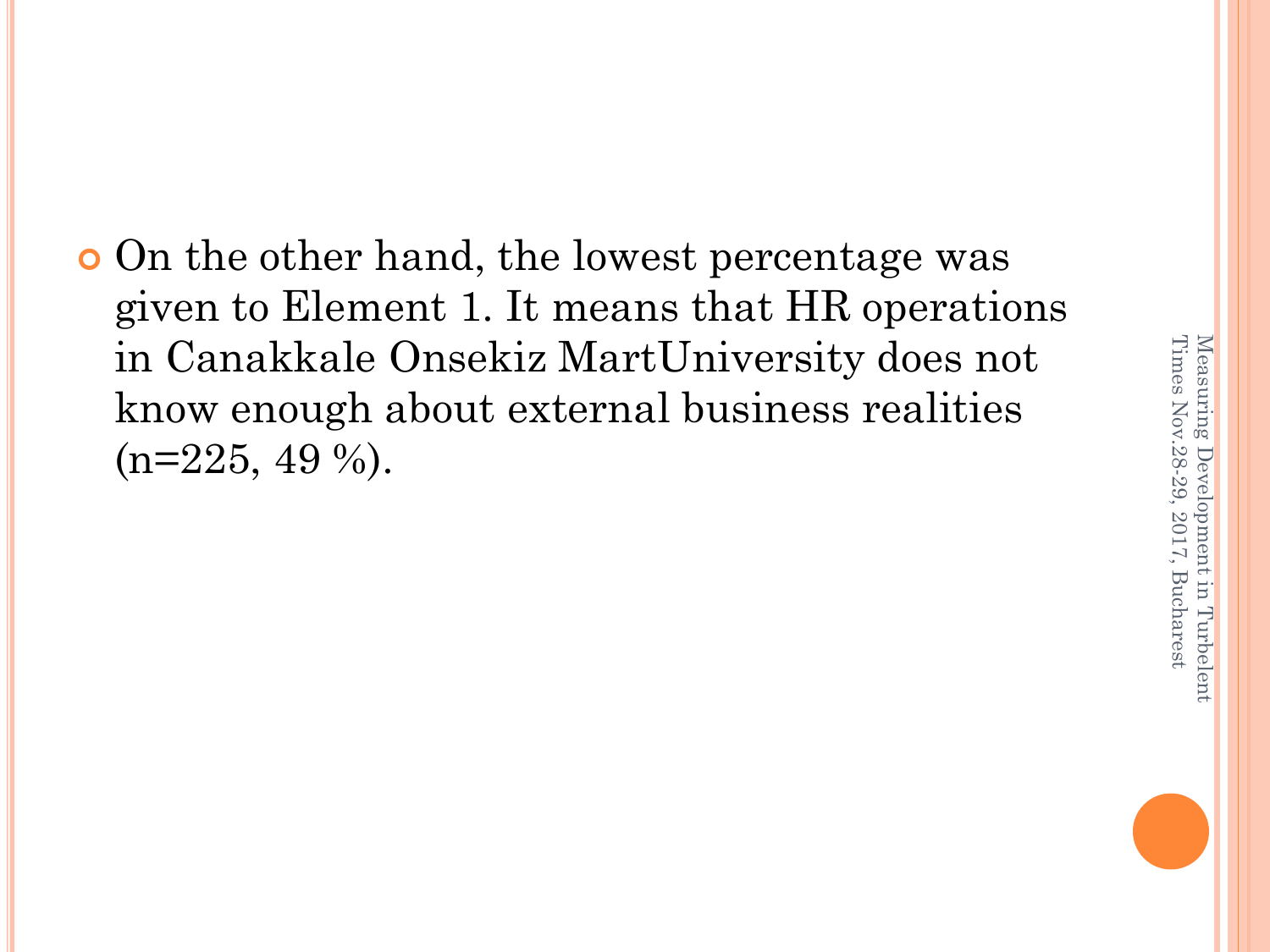**The second research question** examined 'Which of the 14 criteria presented in the VPM are evident in higher education HR ?'. It seems that Criteria 4 has the highest score that the stake holders help line managers deliver strategy by building organization capabilities.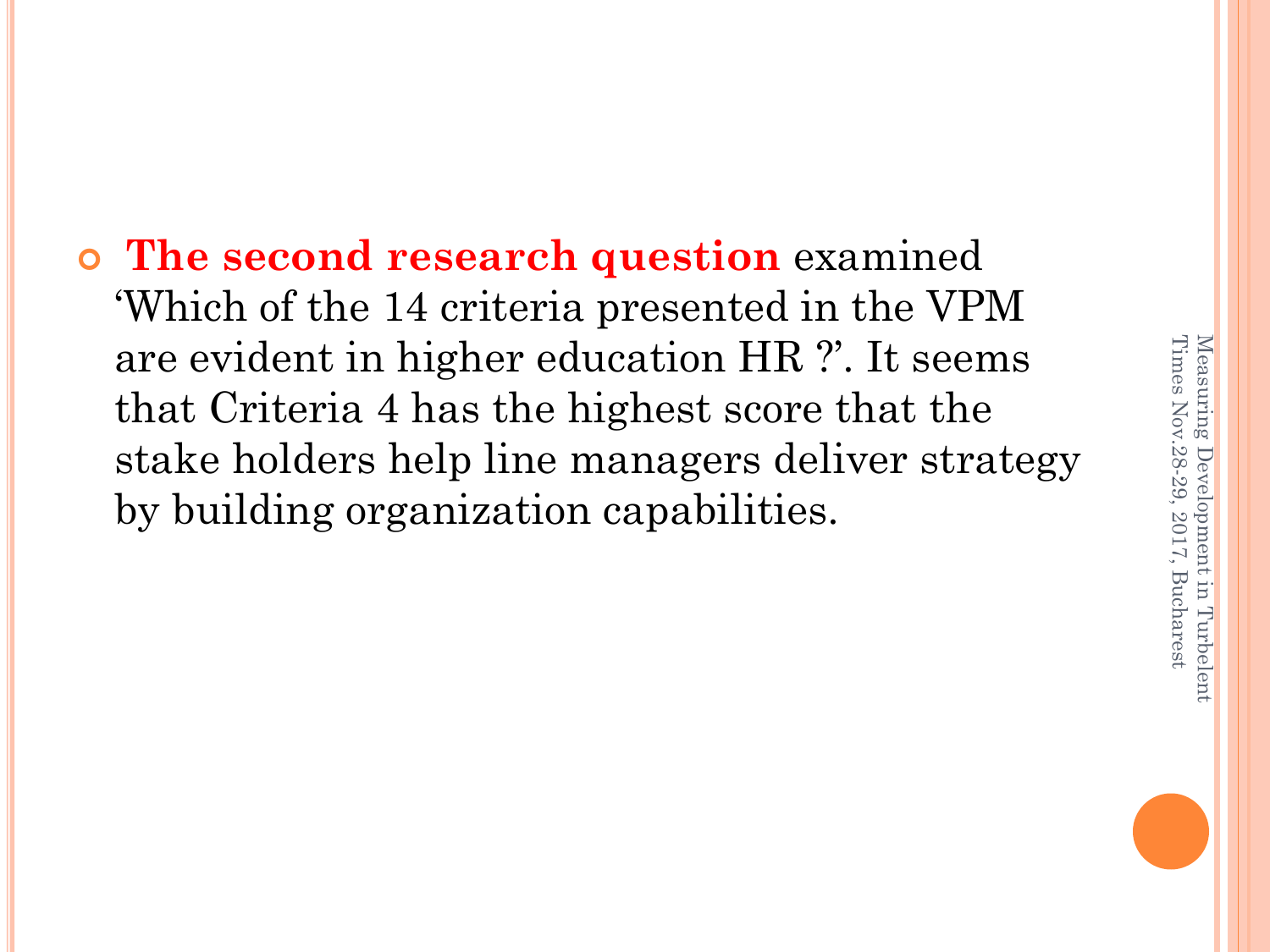The second highest criterias are criteria 6 and criteria 12. It means the crafting HR practices manage people processes in ways that add value and ensuring HR professionalism has staff who play clear and appropriate roles. The third highest score belongs to Criteria 10 that building HR resources has clear strategic planning process for aligning HR investments with business goals.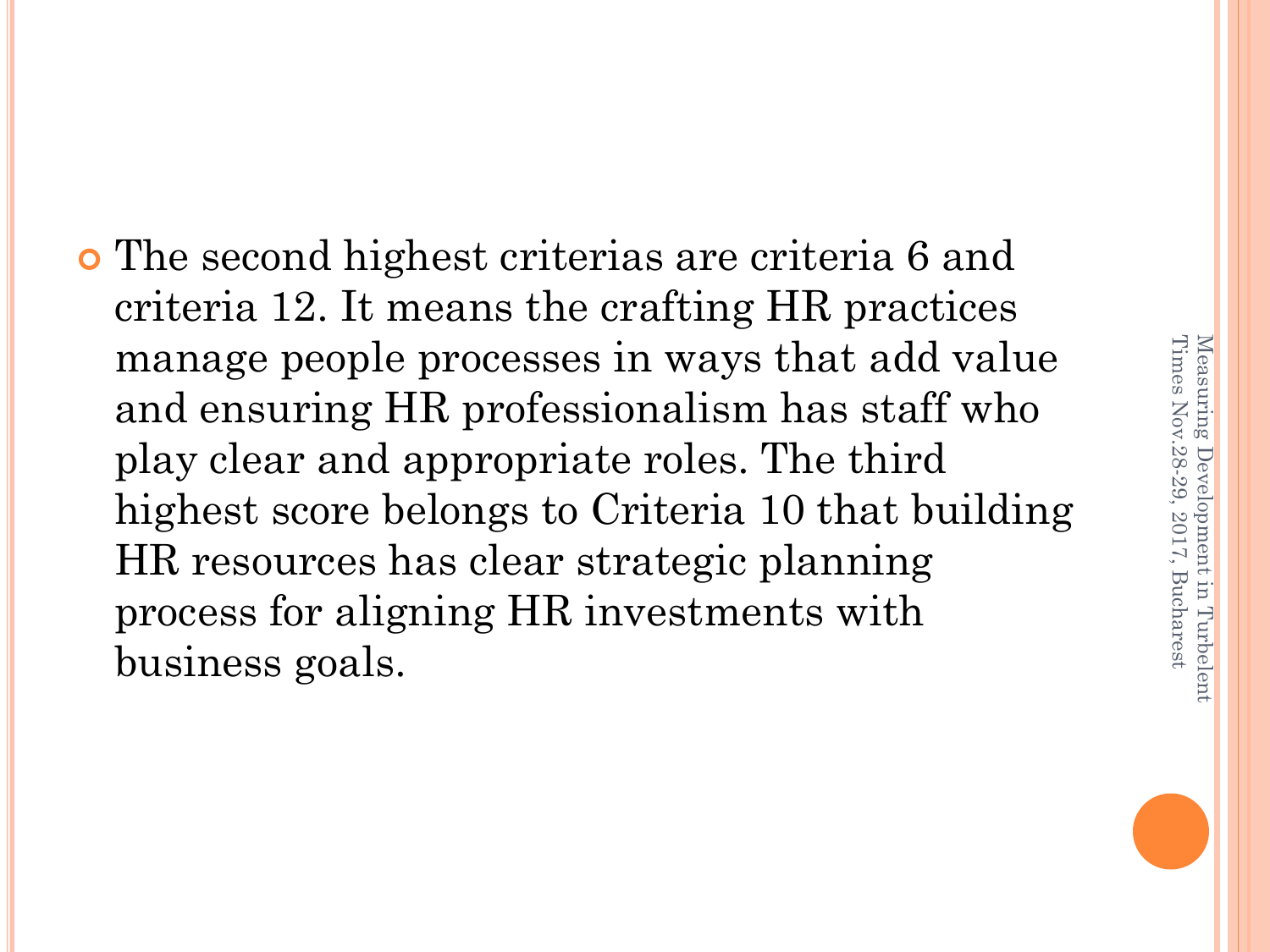In conclsion, all 5 of the elelements and all 14 of the VPM criteria had been adopted to some extent by HR operations in Canakkale Onsekiz Mart University have low scores. It can be inferred from the data that the value-added roles model for higher education institutions requires a re-defiinition of HR roles, the development of new competencies, and the implementation of new approaches and outcomes accountability.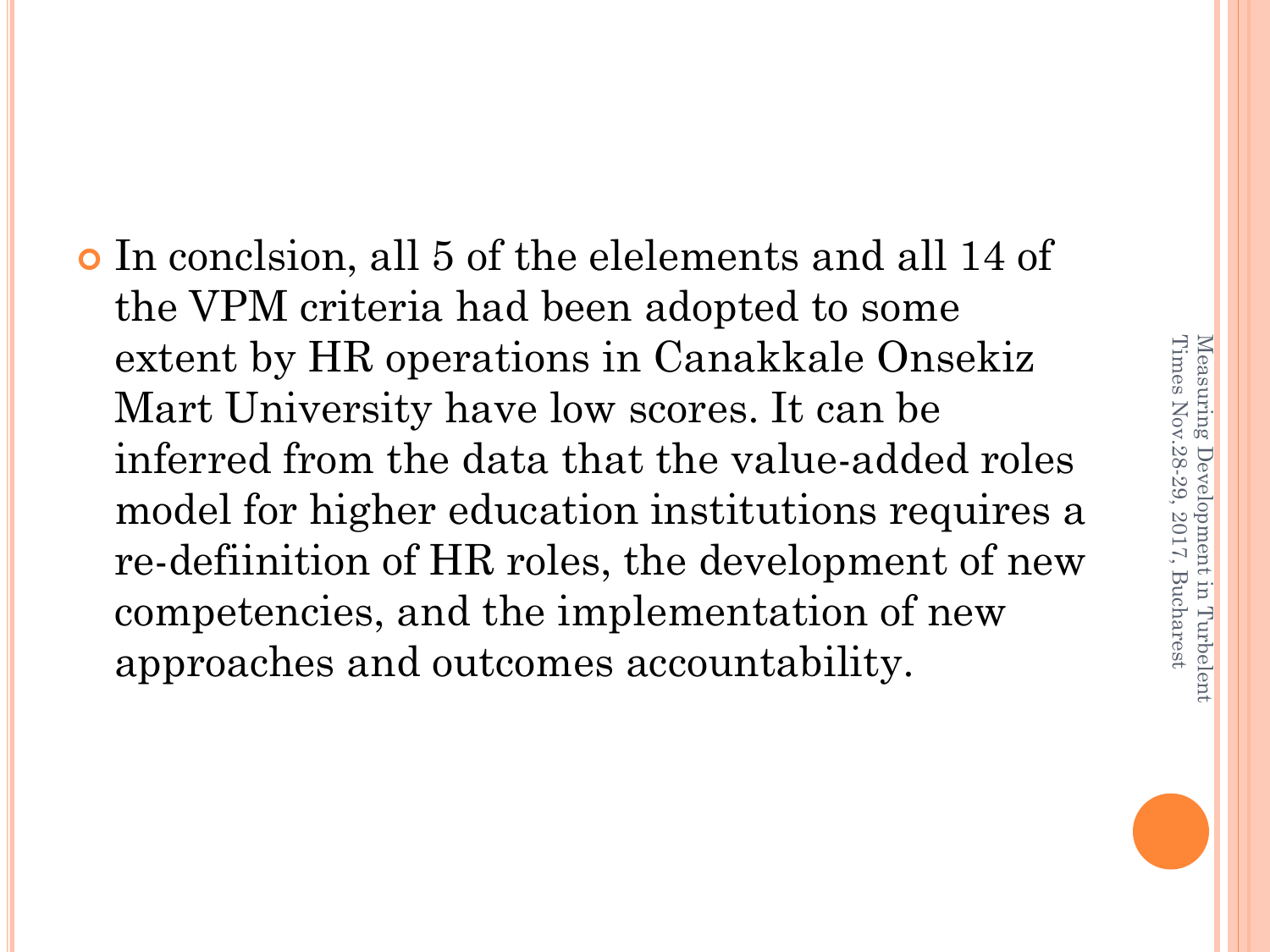The human resource operations of Canakkale Onsekiz Mart University seem quite far from the expected level.